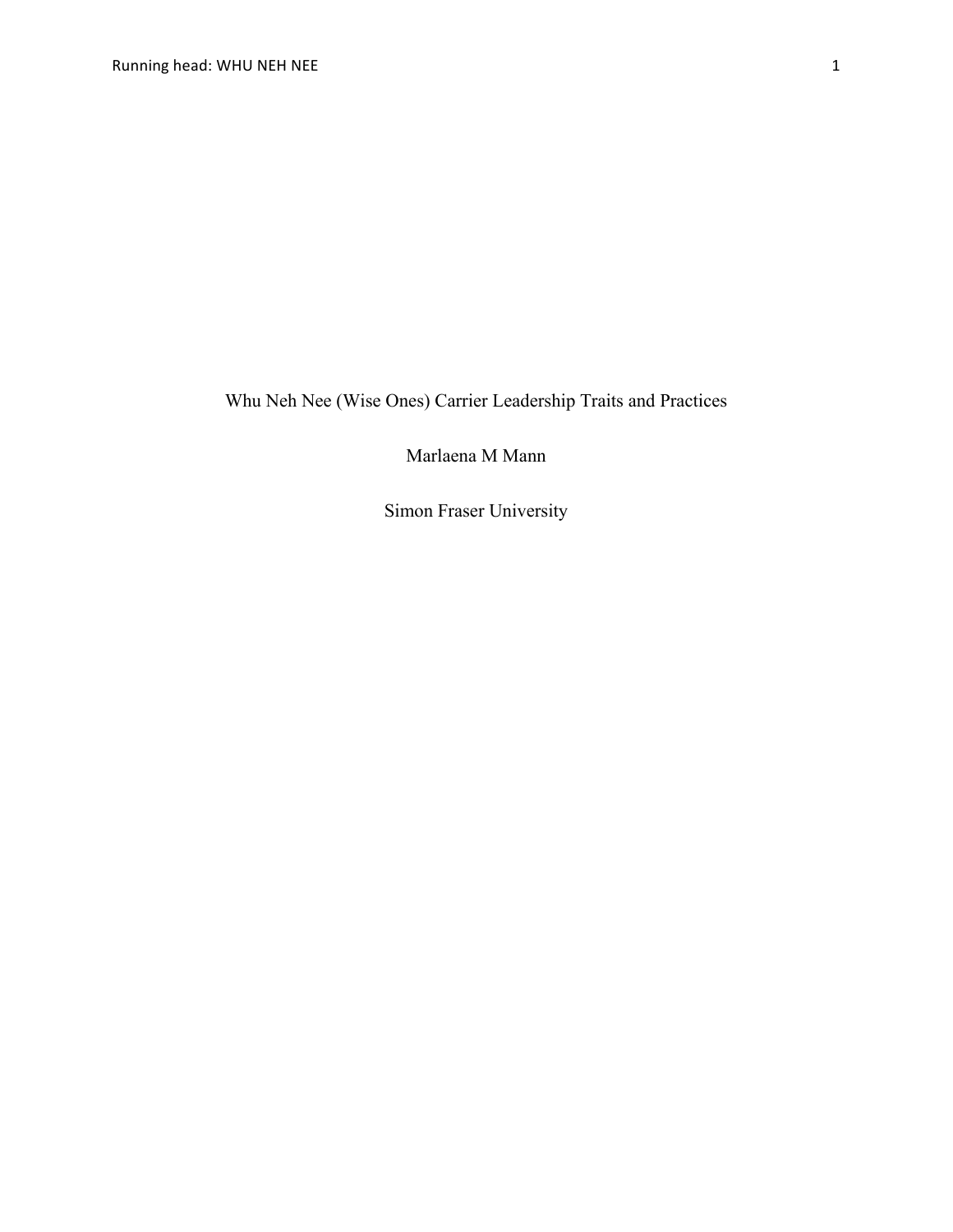## Abstract

First Nations people in North America have suffered oppressive government policies and discrimination over the past few hundred years. Through these challenges they have survived and continue to work toward rebuilding wellness in their communities. When working to support the health and wellness of Carrier people, it is important for organizations to practice leadership from a culturally appropriate context. Cultural values are reflected in leadership practices and thus any leadership practices based western theories may challenge the authenticity of Indigenous Carrier organizational operations and outcomes. This study examined leadership practices and traits from a Northern Carrier First Nations perspective. The intent of the research is to help leaders in Carrier organizations to select leaders with appropriate traits, and train them to practice in culturally relevant ways. This qualitative study included interviews with six Northern Carrier leaders from various nations, clans and leadership roles. Semi structured interviews were conducted and thematically analyzed to reveal key findings. Themes emerged for leadership traits and practices in the areas of action and thinking. This exploratory research highlights a need for further inquiry into Carrier leadership practices and traits.

*Keywords:* Carrier, First Nations, Indigenous, aboriginal, leader, leadership, practices, traits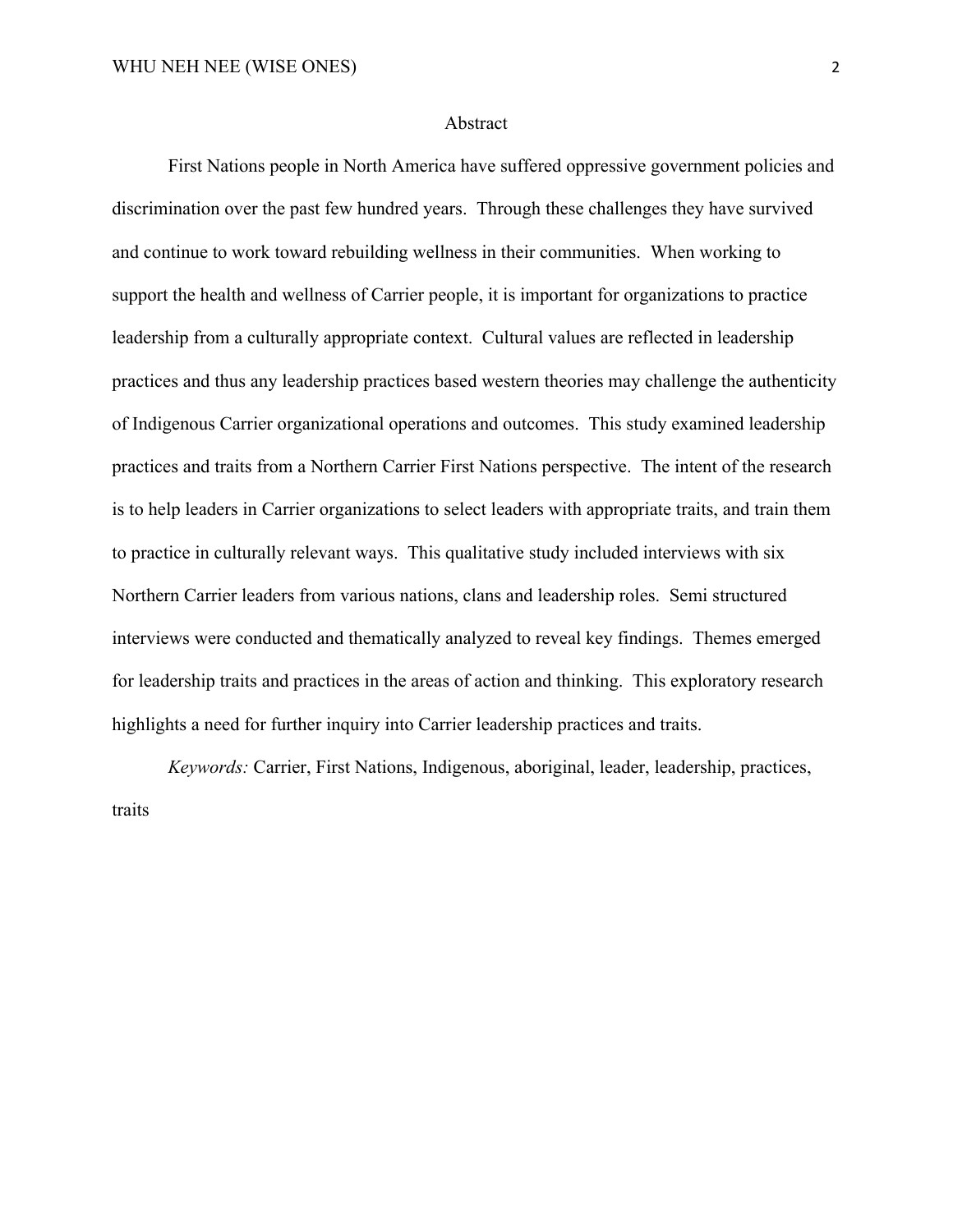Whu Neh Nee (Wise Ones) Carrier Leadership Traits and Practices

The study of Carrier specific leadership traits and practice is important to Carrier Sekani Family Services (CSFS), an organization mandated to provide culturally relevant services to meet the unique health, social and legal needs of many northern Carrier Nations. When leadership principles are applied to First Nations people and initiatives through western theories and philosophies, negative impacts to Carrier self-determination efforts are possible. Western theories and leadership values may not fit within a Carrier First Nations cultural context. Thus, aspects of culture, which influence leadership style and practice, must be considered carefully (Nichols, 2004). Prior to data collection, the researcher anticipated that themes identified through data analysis would align with some western leadership theories in part, including servant and authentic leadership styles. It was further anticipated that some leadership styles would emerge that do not fit into these western theories, but would align more closely with Indigenous values around leadership. Although North American Indigenous groups are separate with unique cultures, it was further anticipated that some leadership practices which appear in North American Indigenous leadership scholarship would be found in common with Carrier leadership ideologies.

## Background

Prince George, Vanderhoof, Burns Lake, and surrounding areas are located on the traditional territory of the Dakelh-- the name the Carrier people use to refer to themselves, which translates to "people who travel by water". The demographic of individuals presently residing in the traditional Carrier territory are predominantly descendants of European settlers, who began colonizing the area in the late 1700s (Morice, 1978). The Carrier language consists of various dialects from Nation to Nation, all of which fall under the Athabaskan language group (Poser,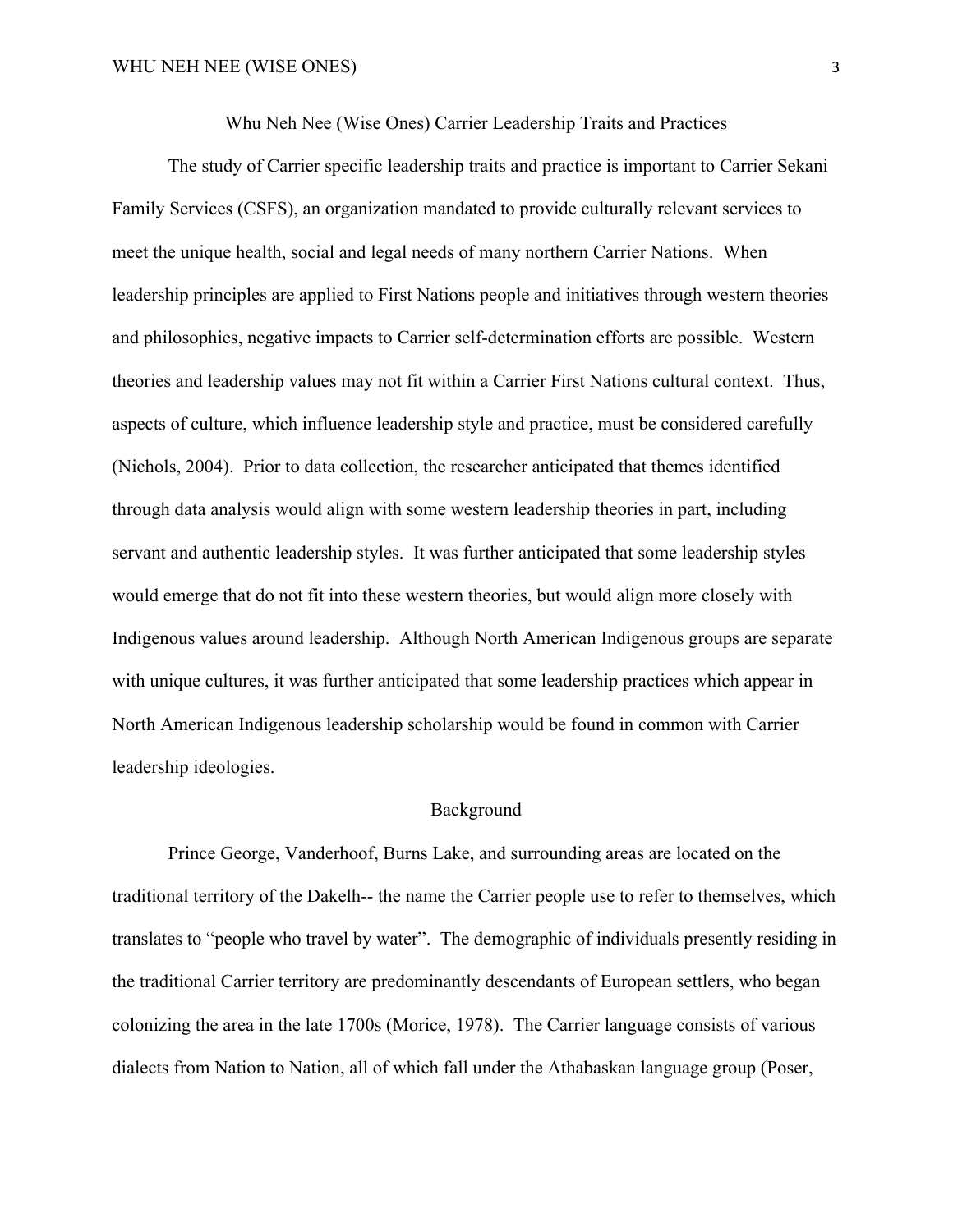2014). Although some of the Carrier dialects are at risk of becoming extinct, there are still fluent speakers in many of the communities (Poser). The Carrier traditionally follow a clan and *bah'lats* (feast) system which includes aspects of their governance system, spirituality and maintenance of social order. This researcher's personal experience in working with Carrier people has revealed different cultural norms than the majority of the population in north central British Columbia.

The Carrier people share the Canadian legacy of colonization that is linked to poor health, social and educational outcomes (Chrisjohn, Young & Maraun, 1997; Rogers, DeGagne, & Dewar, 2012). Carrier children were forced to attend the Le Jac residential school on the shores of Fraser Lake, B.C., where many reported they could not speak their language, practice their culture or visit their families until the summer months (Moran, 1997). Bridget Moran notes that many of the children suffered physical and sexual abuse. For many children, the experience at Le Jac resulted in a loss of identity and culture. Both Residential school survivor's and their descendants often suffer from intergenerational effects stemming from their experiences of separation from their families and culture, as well as the militant disciplinary style of the residential school nuns and priests (Moran). In addition to residential school attendance, policies implemented by the Canadian government further supported the agenda to assimilate First Nations. For example, the implementation of the Indian Act banned the practice of *bah'lats*, which resulted in a further loss of culture and disempowerment for the Carrier people (Fiske & Patrick, 1990). The Kenny Dam flood, which was done to create power for the Alcan aluminum smelter in the 1950s further resulted in the displacement of numerous Carrier villagers, whose ancestral lands are now under water (Peebles, 2012). Many Carrier people strongly feel the inter-generational effects of colonization, and look to elected and organizational leadership to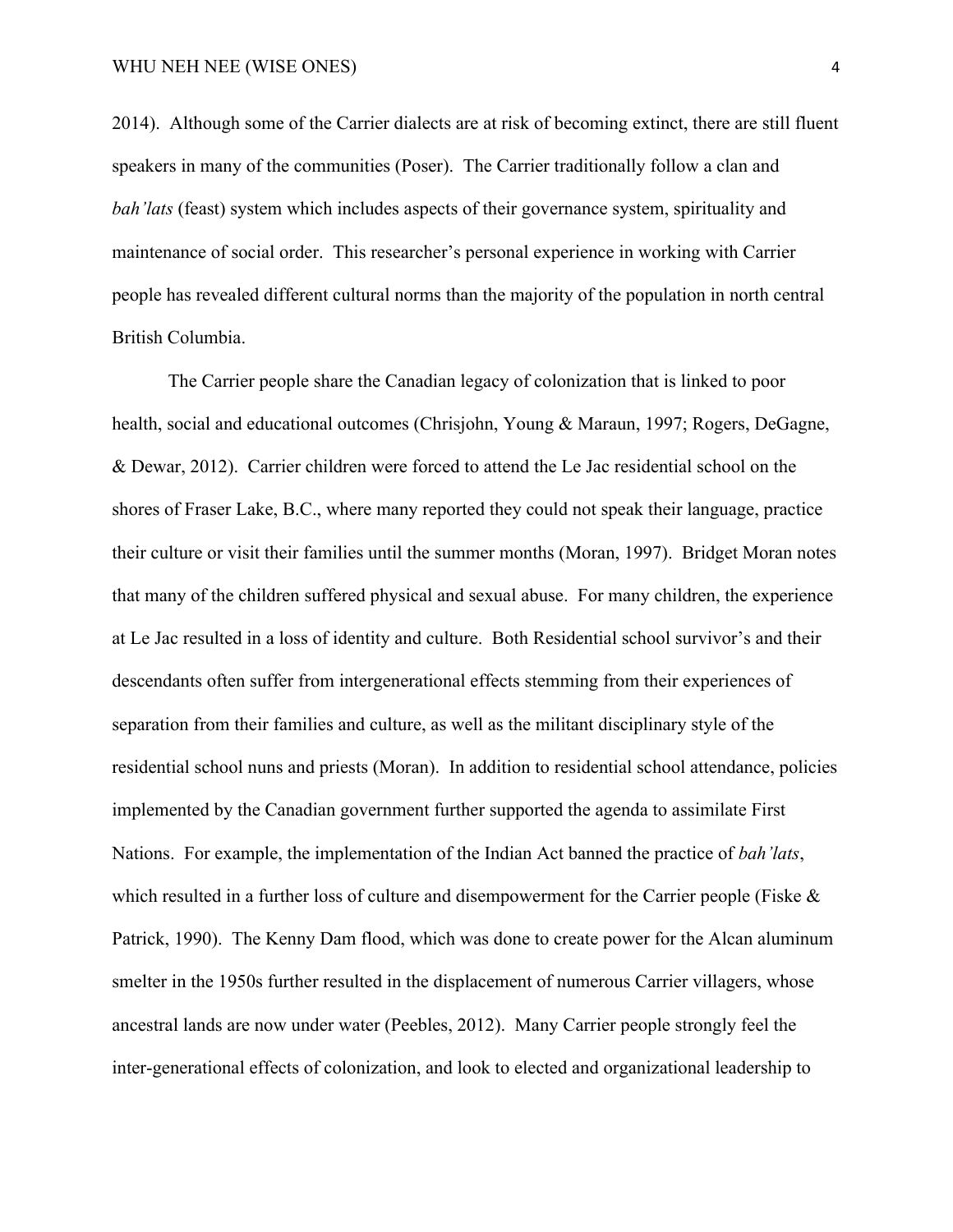address complex health and social issues in a culturally relevant manner; however, with the current elected tribal chief system implemented by Aboriginal Affairs and Northern Development Canada (Aboriginal Affairs and Northern Development Canada, 2015), there are no prerequisites for Chiefs to demonstrate administrative ability, education or skill. Presently, lack of funding to provide services for First Nations people further compounds the challenges for the Carrier people.

Now that First Nations finally have more authority over the institutions that affect their lives, strong and effective leadership is needed for First Nations to fully assert tribal selfdetermination. Eleven Carrier Nations have chosen to have Carrier Sekani Family Services (CSFS) provide their health and family services until they are able to assume these services on their own. Carrier Sekani Family Services is mandated to establish a comprehensive infrastructure for social, health and legal programs, for the eventual take-over of these services, consistent with the Tribal Council's objective of working towards Indian Self-Government (Hunter, 2011). Many First Nations organizations are developing governance initiatives that are aimed at providing culturally relevant prevention and intervention initiatives to restore family unity and holistic wellness (British Columbia Assembly of First Nations, 2010). In recent years, First Nations in British Columbia have formed the First Nation Health Authority. This first of its kind, Canadian First Nations lead health authority has a mandate to provide culturally relevant health services for British Columbia First Nations. Locally in northern British Columbia, some First Nations are developing partnerships with natural resource corporations to create economic opportunities for their Nations (Bridges, 2014). Most recently, a land mark court decision in favor of First Nations land rights has given more power to Nations to exercise their hereditary rights over their land (Terry, 2014). Strong, effective and culturally relevant leadership is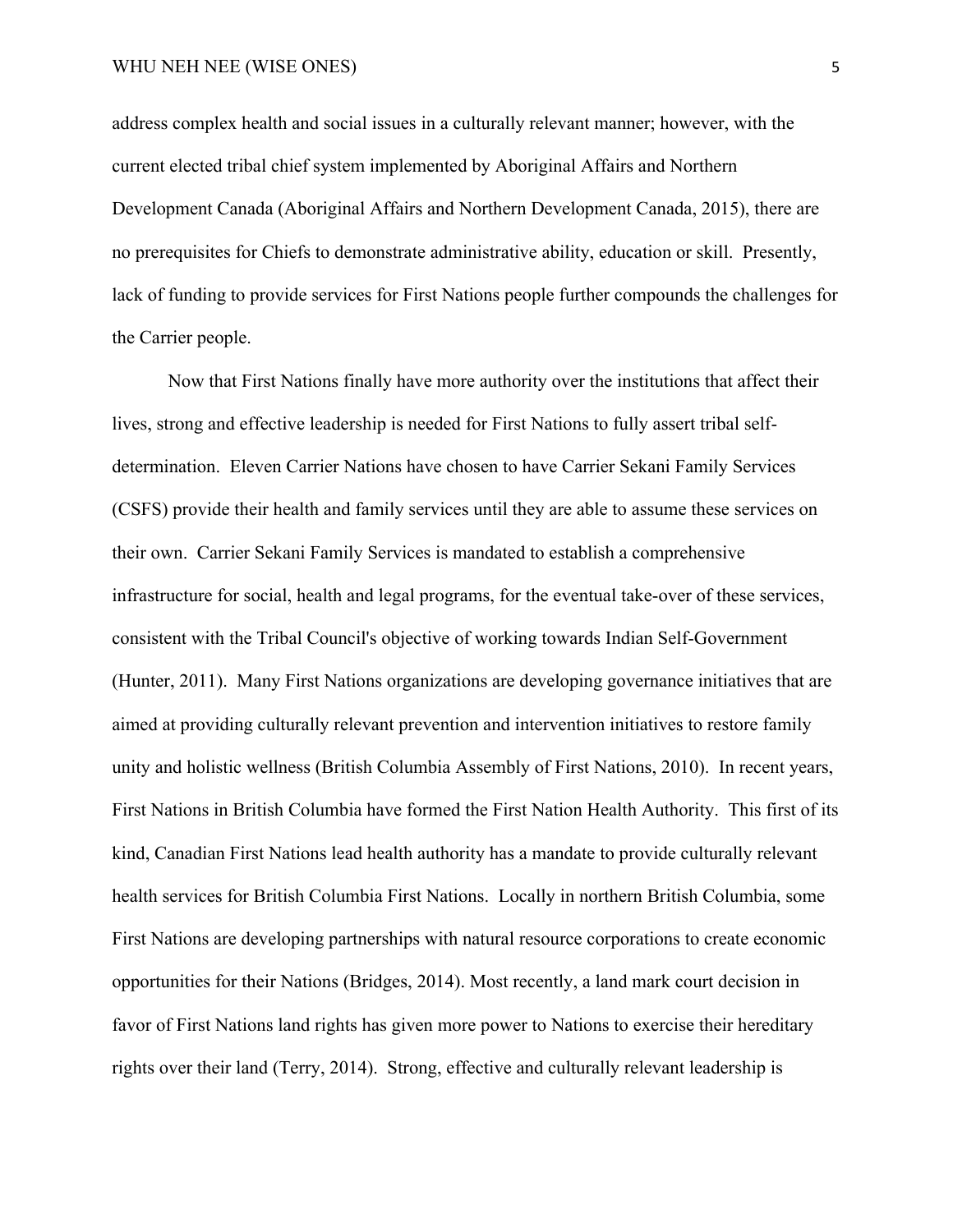needed to manage initiatives aimed at ensuring new opportunities are beneficial and create measurable outcomes for First Nations people.

Leadership theories and practices created in the dominant western culture may not fit within the constructs of the Carrier people. Julien, Wright and Zinni (2010) note that western based leadership theories present a cultural bias toward the creators of the theories, and as such may not fit within a Carrier leadership context. A noteworthy view within the Carrier culture is the holistic belief that all things are connected. As such, Carrier beliefs and practices cannot be fully compartmentalized to fit under any singular theory or method of examination (Julien, et. al., 2010). This inability to compartmentalize Carrier beliefs and practices includes leadership practices, which cannot be easily generalized across various First Nations cultures. As very little scholarship was available specific to Carrier First Nations leadership, it was difficult to identify both what constitutes a culturally relevant Carrier leadership practice, and what leadership traits could be identified in potential leaders. As a First Nations organization, Carrier Sekani Family Services needs clear definitions of Carrier leadership practices and leadership traits to develop leaders to ensure that strategic goals can be met in culturally relevant ways.

## Literature Review

Existing literature examining Carrier First Nations leadership, as well as scholarship for other North American Indigenous leadership practices and traits are the focus of this scholarly literature review. While individual North American Indigenous cultures are separate and unique, some Carrier leadership qualities, practices and structures share similarities with other North American First Nations. Similarities and differences between Carrier and other North American First Nations will be the focus of this literature review. This review of the literature is organized as follows, first, an overview and analysis of the scholarly articles reviewed in this paper will be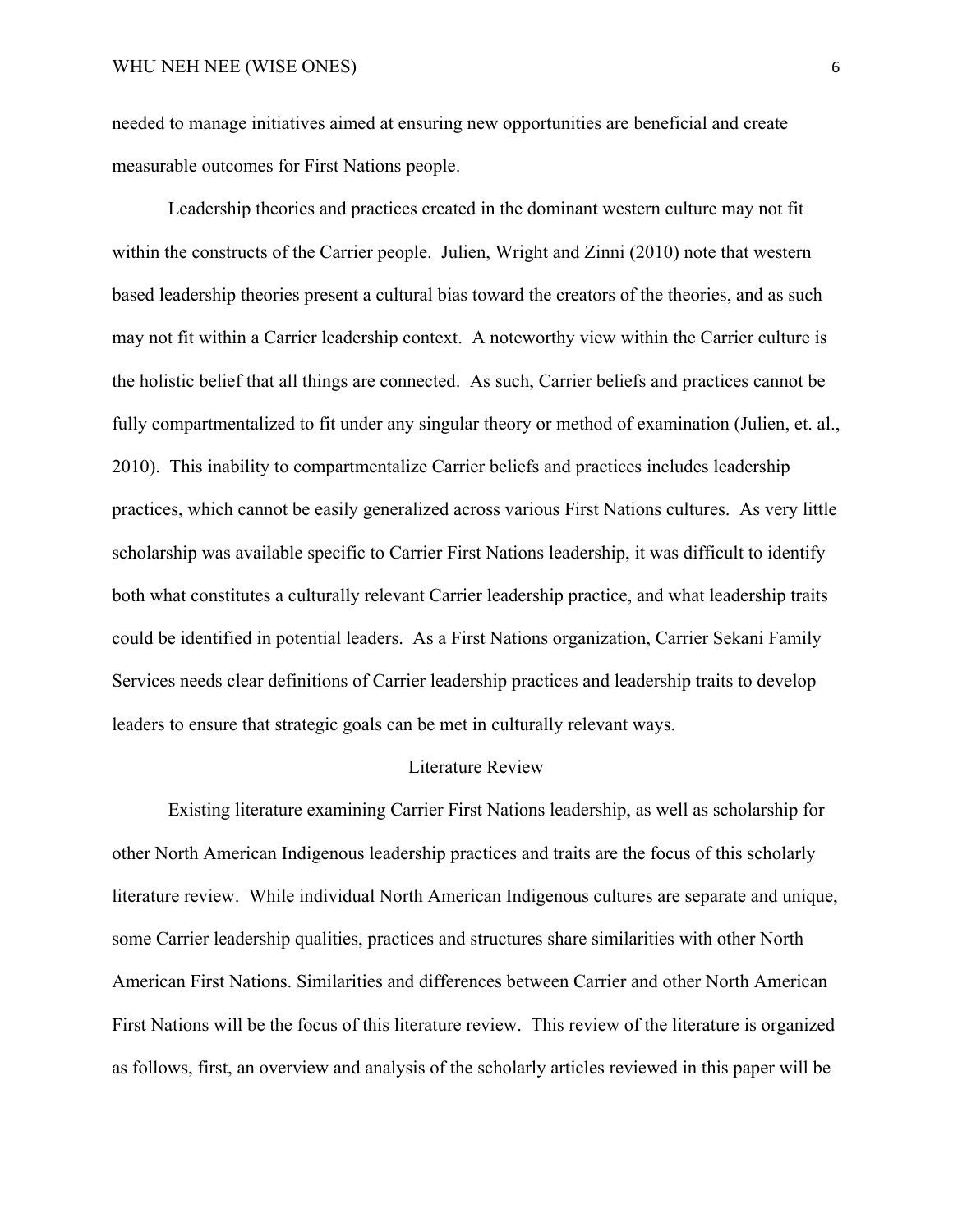provided. An overview of common themes found in Carrier and other North American Indigenous scholarship will be examined. The common themes will be organized into two categories leader personality traits and leadership practices. This exploration will be followed by an overview of contradictions found within the Carrier literature.

The inquiry revealed a gap in the scholarship related to Carrier specific leadership traits, and practices. While there is a growing interest in research on First Nations leadership, the literature is difficult to access across the various journals and scholarly disciplines (Calliou, 2006). Only two of the sources examined outlined some Carrier specific leadership traits. These two sources will be compared to other North American Indigenous scholarship.

The first source was found in grey literature, a Master of Arts thesis titled, *Should the clans decide? the problems of modeling self-government among the Carrier-Sekani Indians of British Columbia* (Aasen, 1992). This thesis is the only peer-reviewed source identified after an extensive search of published and unpublished literature on Carrier leadership practices. The study outlines some leadership traits and practices for *Aza'ne* (Hereditary Chiefs) within the Carrier clan system. It also provides information about other Carrier leadership roles, including those of elected tribal chiefs.

A definition of Carrier leadership outside of the hereditary and elected chief system is noted as "those individuals who were good at something and gave directions to others" (Aasen, 1992, p. 76). Vine Deloira (1969) defines traditional Indigenous leaders as people who had attracted a following based on their own personal merit, in whom anyone was free to follow. Thus Leaders are identified as such by the action of leading, and through their demonstrated ability create a followership. This definition is shared across other North American Indigenous practices (Metoyer, 2010). Aasen based her inductive ethnological study on a thorough review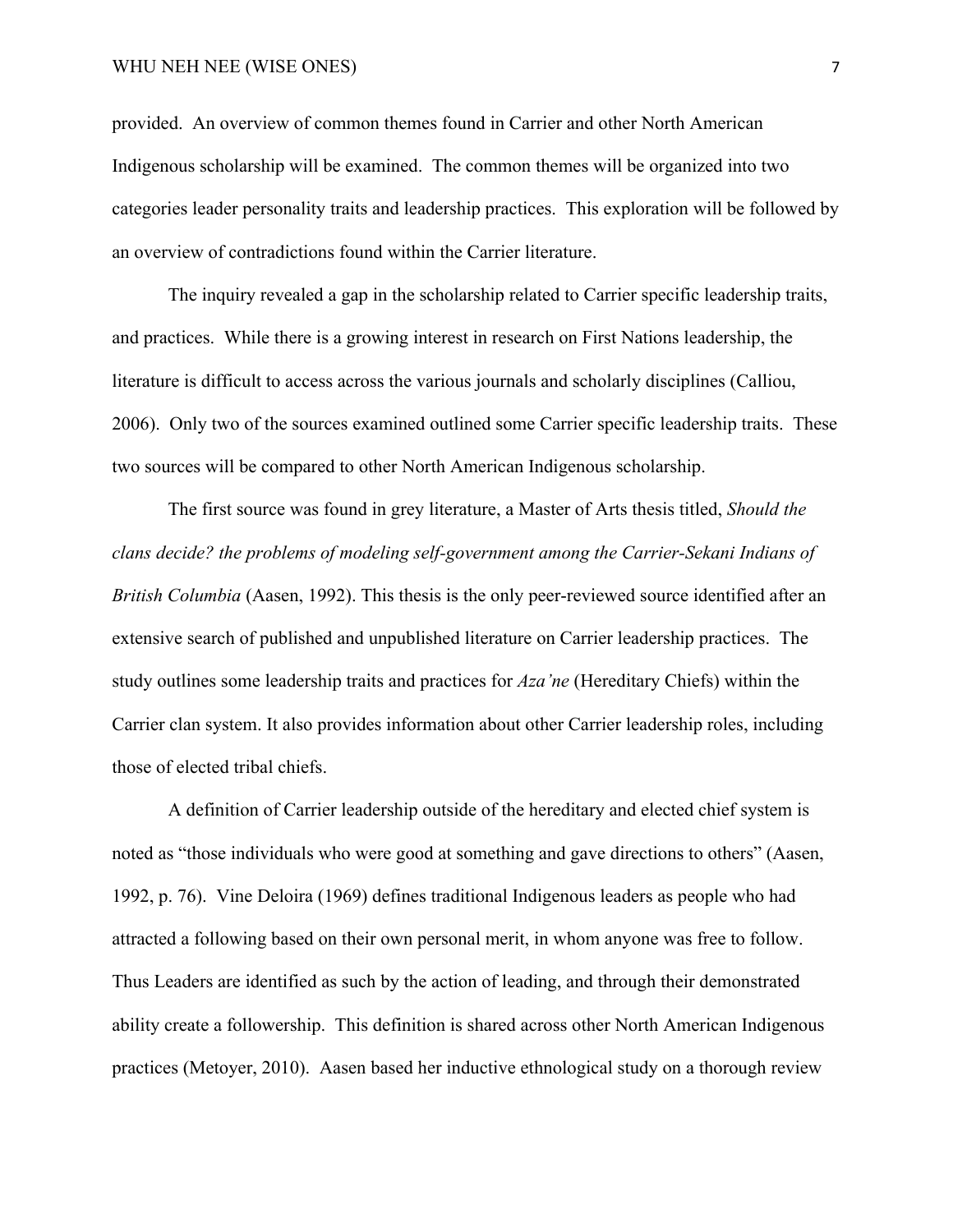of published and unpublished historical sources, coupled with fieldwork consisting of informal and formal observation and interviews. Many of the literary sources used in the study were historical accounts from individuals involved in colonizing the traditional Carrier territory, including Catholic Church Priests and Indian Agents (Morice, 1978). Because of the historical biases around First Nations people by the colonizing European settlers, coupled with the second hand accounts of history, these sources must be viewed with scholarly caution. Despite such limitations, the central thesis, through observation and interviews, identified many historical and modern accounts of Carrier leadership which are valuable to this inquiry.

The second Carrier specific source is a book titled, *Cis Dideen Kat: When the Plumes Rise, The Way of the Lake Babine Nation* (1990) written by author and scholar JoAnne Fiske, and Betty Patrick, a Lake Babine Nation hereditary Chief and former elected Chief. This book examines traditional governance as it relates to Carrier laws through the *bah'lats* system. Most of the information contained in the book is based on Indigenous law and as such was not useful to this inquiry. There were a few exceptions, where some leadership information regarding the role, traits and practices of hereditary Chiefs were useful to this inquiry, and as such are included. JoAnne Fiske has received some criticism from the local Carrier community for publishing what is claimed to be incorrect information regarding the *bah'lats* practices of the Lake Babine people (W. Adam, personal conversation, March 17, 2014). Despite the criticism, the book is still heralded by the majority of the Babine people as the main printed resource on their *bah'lats* system and Babine culture.

The remaining eight sources examine various aspects of North American Indigenous leadership through a variety of leadership roles and environments. Study participants include Indigenous leaders from public health, government, youth services, justice services, industries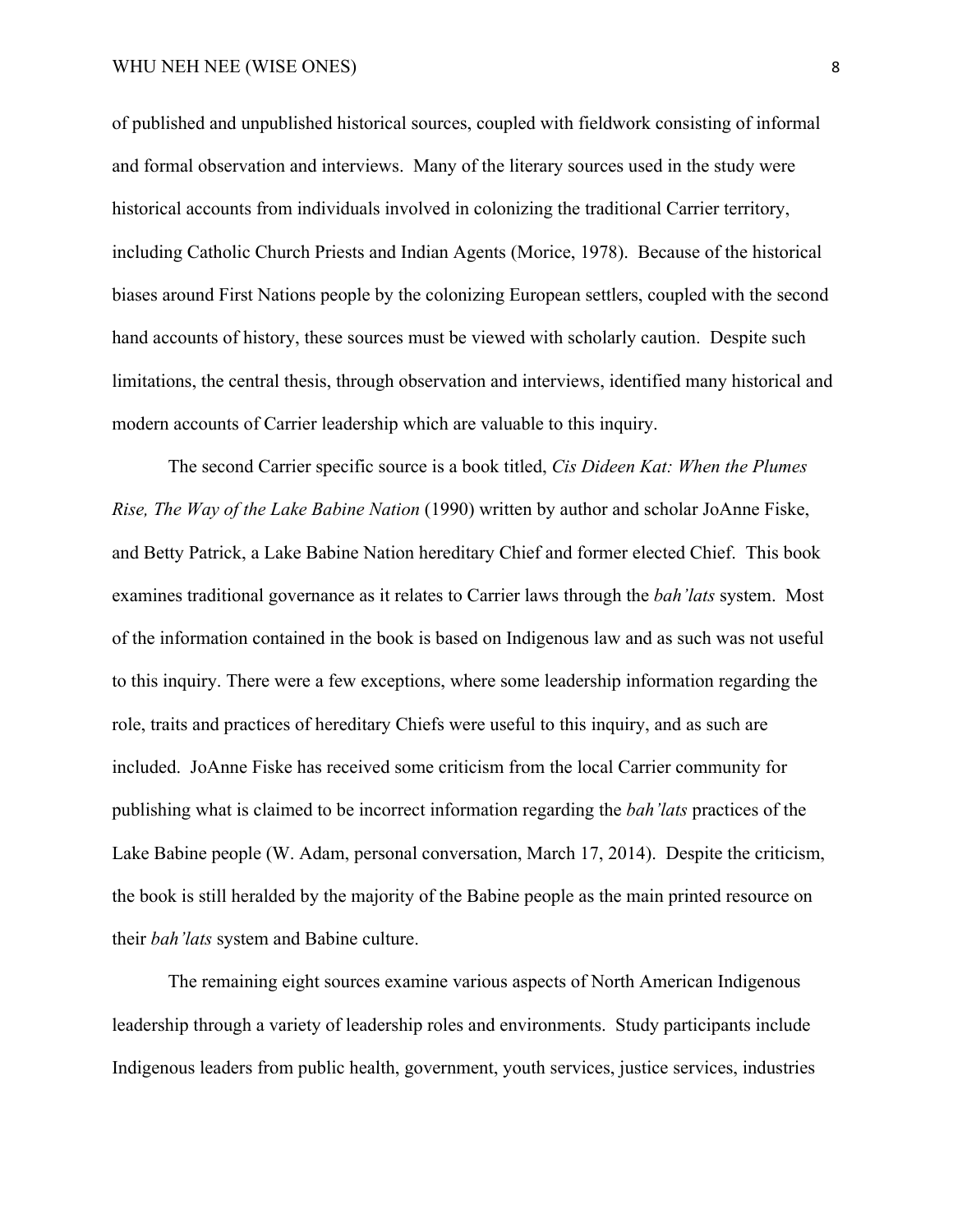such as entertainment, information technology, finance, as well as Indigenous student leaders. All of the studies used a qualitative design with the exception of one literature review. Four of the studies involved participants from one First Nation, while the remaining studies involved participants from a variety of Nations. One of the studies appeared to use leading questions, which may have skewed the results. Despite these shortcomings, the findings across the literature correlated with Carrier leadership traits and practices, and as such were useful to this examination. Across the literature from Carrier and other First Nations across North America, themes and contrasts were found in two areas: leadership traits and practices.

For the purpose of this examination, leadership traits refer to the personal attributes of those who lead, which are deemed to be central to the success of that individual to invoke followership. With the very limited amount of Carrier scholarship available, it is possible that more leadership traits may be shared by the Carrier people even though such traits were not directly noted. While there were many traits throughout the literature, which were noted, as essential for effective leadership, a few areas, including respect, holistic health, and spirituality were noted in the majority of the studies.

Many Carrier tribes historically consisted of a group of hereditary Chiefs, all of whom had power based on respect. Respect for hereditary Chiefs was earned by their demonstrated skills, wisdom, and abilities (Aasen, 1992). It was through an individual's demonstrated knowledge and skill that the Carrier people determined if a leader was worthy of following. In the Carrier hereditary Chief system, *Sky'zeh* (future Chiefs) are identified at a young age and groomed to assume roles in the family, clan, community and *bah'lats* system. These traits are associated with an individual being chosen to assume a hereditary Chief name and accompanying role (Fisk & Patrick, 2000). Hereditary Chiefs are groomed to assume their role,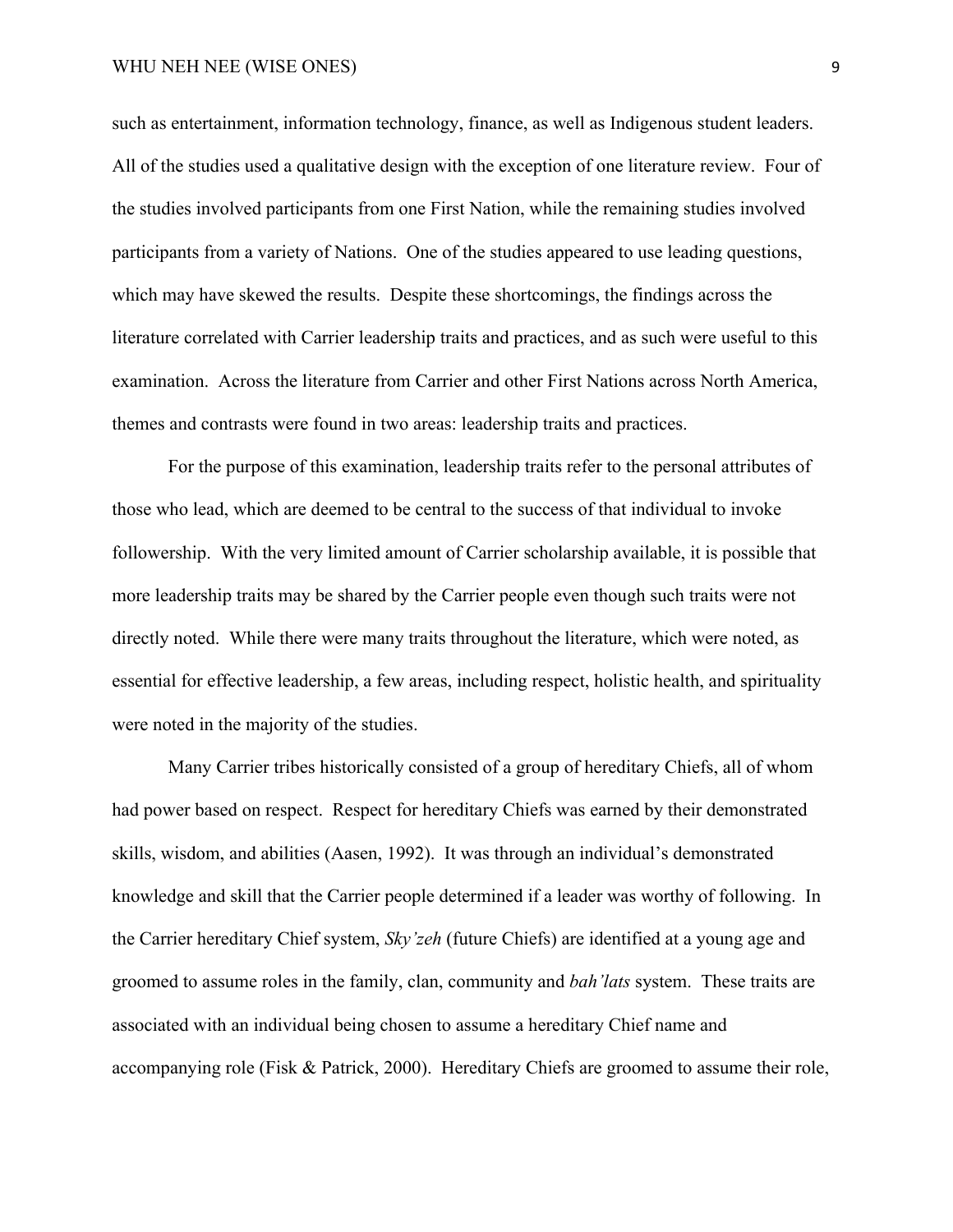often for decades before they are deemed ready by the clan's hereditary Chiefs. Although there is sparse literature available on Carrier leadership traits and how they are mentored, some sources show similarities to an authentic leadership theory approach. Hereditary Chiefs must lead by persuasion versus authority, and earn respect through good communication and demonstrated healthy lifestyle and values choices (Aasen). They must consider the needs of the people above their own needs and view leadership as an act of service to the community (Aasen). Similarities exist between Carrier leadership practices and Servant leadership theory, where leaders must also have good communication skills, lead by example and exemplify positive values (Northouse, 2010).

Available scholarship shows that Carrier people share a view with other North American Indigenous groups that leadership is an act of service. The concept of servant leadership was first coined by Robert Greenleaf (1991), and is built on the concept of serving the highest good, and ensuring the wellbeing of others as a foundation to leadership practice. Servant leadership has gained attention from scholars and leaders alike in recent years (Russell & Stone, 2002). Many of the studies quoted participants who noted that they did not see themselves as a leader, but rather as a servant of the people (Aasen, 1992; Julien, et al., 2010; & Minthorn, 2014). Aasen notes that the Carrier people describe someone in a position of authority as a "servant to the community" (p. 87). Minthorn's study of leaders from various North American tribes found a commonality in the view that leadership involved great personal sacrifice to ensure the wellbeing of the community.

Knowledge of community history and culture was noted as an important quality for a First Nations leader. Cultural knowledge ensures that leaders are best able to meet the unique needs of the community and not repeat the mistakes of the past in regards to colonization, or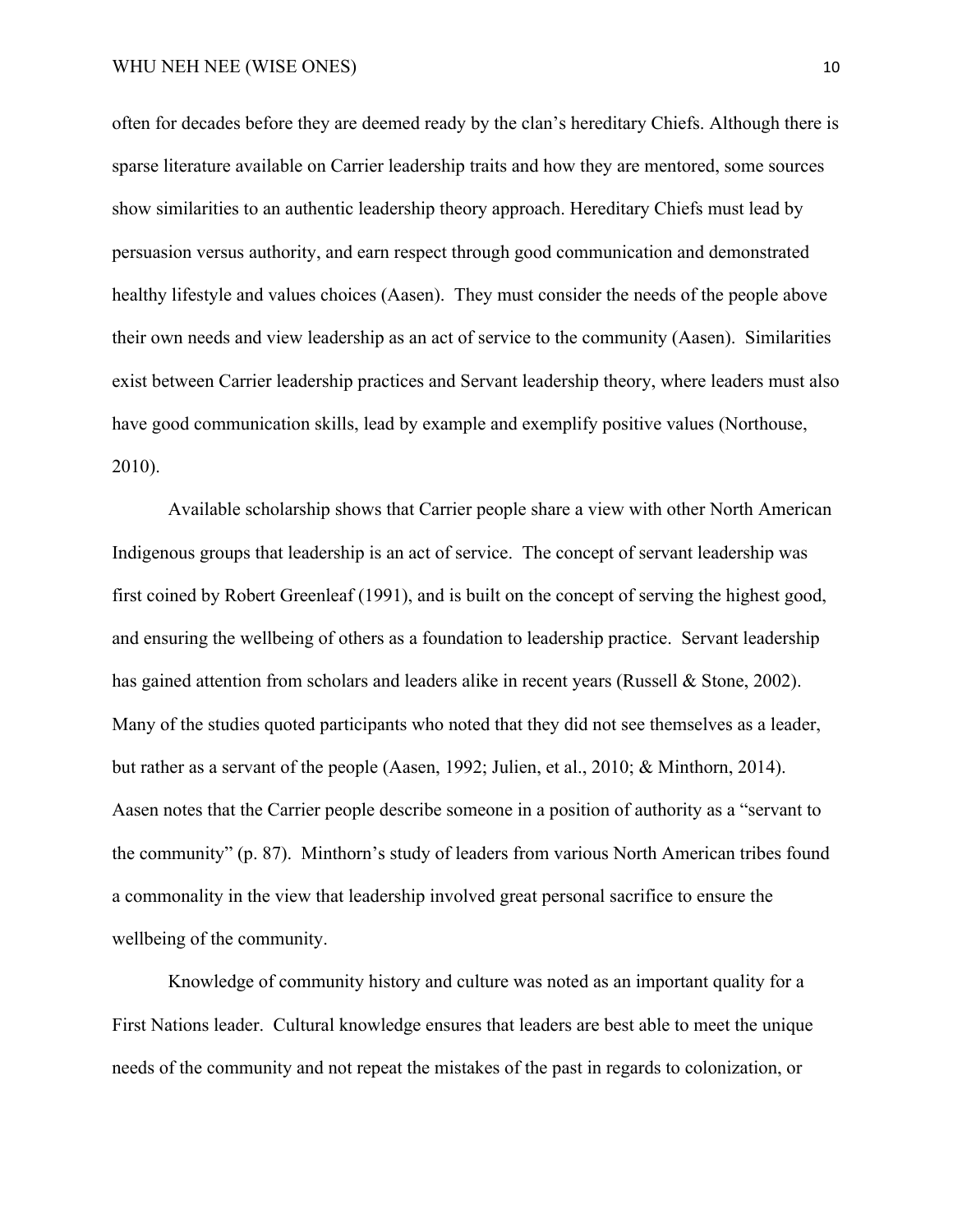apply mal-fitting solutions to problems (Fiske & Patrick, 1990; Minthorn, 2014; Ritchie, Wabano, Young, Schinke, Battochio & Russell, 2010; Rousell & Giles, 2011; Simms, 2000). With both the implementation of the Indian Act (Indian Advancement Act, 1884), which banned cultural ceremonies and practices, and the loss of culture and identity through residential school attendance as well as the 1960's scoop, it was noted across the literature that North American Indigenous people strongly feel the intergenerational effects of colonization (Chrisjohn, et al., 1997; Rogers, DeGagne, & Dewar, 2012). Carrier people share the view with other North American Nations that a strong knowledge of culture and history is an important quality for leaders to possess.

A strong spiritual connection is a leadership quality that Carrier and other North American Indigenous groups view as important. The shared North American Indigenous view of the interconnectedness and mystical nature of all things and is often referred to as the First Nations world view (Durand, 2006). It is noted across the literature that spiritualty must form the center of a leaders practice (Julien et al., 2010; Rousell & Giles, 2011; Metoyer, 2010; Nichols, 2004). Julien et al. (2010) describe how leaders must pay attention to their dreams for messages on how to proceed when faced with important decisions. For the Carrier clan leadership specifically, it is noted that "absolutely everything must be done in line with the creator" (Aasen, 1992, p. 70).

A final leadership trait noted across the literature is for leaders to earn the respect of the community by demonstrating a healthy and balanced life based on the values of the people. Ritchie et al. (2010) note the importance of having healthy relationships and links this to one of the reasons that community members would have respect for their leader. Living a holistically healthy life, which is balanced between mental, spiritual, physical and emotional well-being, is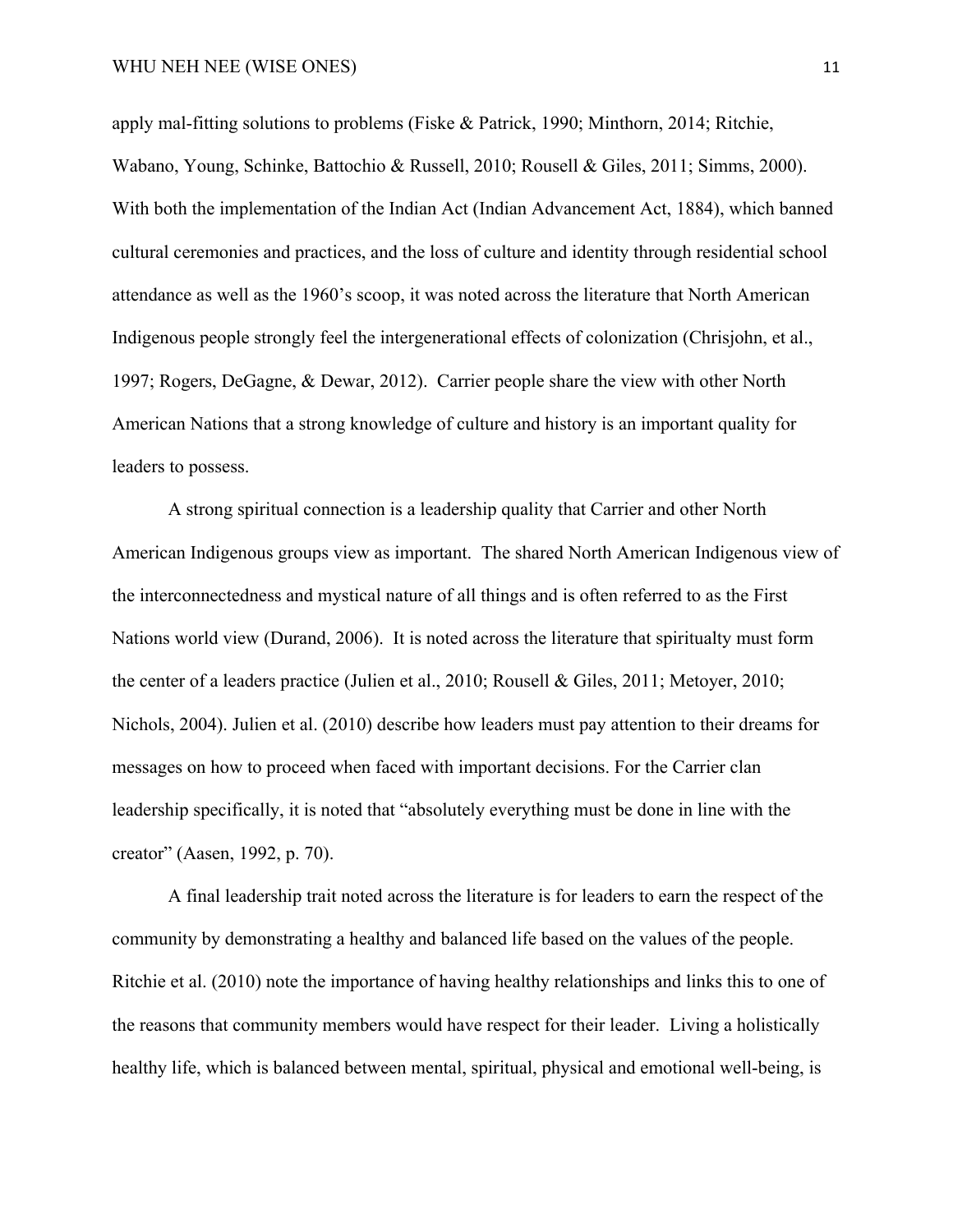important for leaders (Julien et al., 2010; Nichols, 2004). In Carrier leadership practices specifically, it is noted in both Aasen and Fiske and Patrick that only individuals who are respected by community are chosen to become hereditary Chiefs.

Leadership practices refer to the actions that leaders can take which enable them to successfully lead others to accomplish goals. The Carrier specific resources noted only a few leadership practices that apply under the aforementioned definition of actions that a leader can take to invoke followership. There were many practices noted across the North American Indigenous literature; however, two appeared quite prominently across all Carrier and non-Carrier sources: collaborative decision making, and the use of persuasion versus authority.

Collaborative decision making was noted across many leadership theories as important for invoking followers to participate in action to create desired outcomes through a team effort (Northouse, 2010). Without shared goals and buy in from all stakeholders, groups may not work together effectively, and this ineffectiveness works against planning and coordinating efforts. Carrier Chiefs always consult with other Chiefs, within and outside of their clan, before making an important decision (Aasen, 1992). Aasen further notes that the great Chief Quaw of Nak'azdli had a brother who was very intelligent, and was often consulted before Quaw himself. Metoyer (2010) notes that in First Nation cultures, nobody can speak on behalf of another person. Relationships and trust are a necessity for people to make decisions together. Individuals must be able to share thoughts and feelings freely, and truly listen and understand each other in order to collaborate effectively. Minthorn, (2014), and Rousell and Giles (2011) both made reference to the importance of relationships to enable collaboration in decision making. Carrier people share the view with other North American Nations that collaborative decision making is an important leadership practice.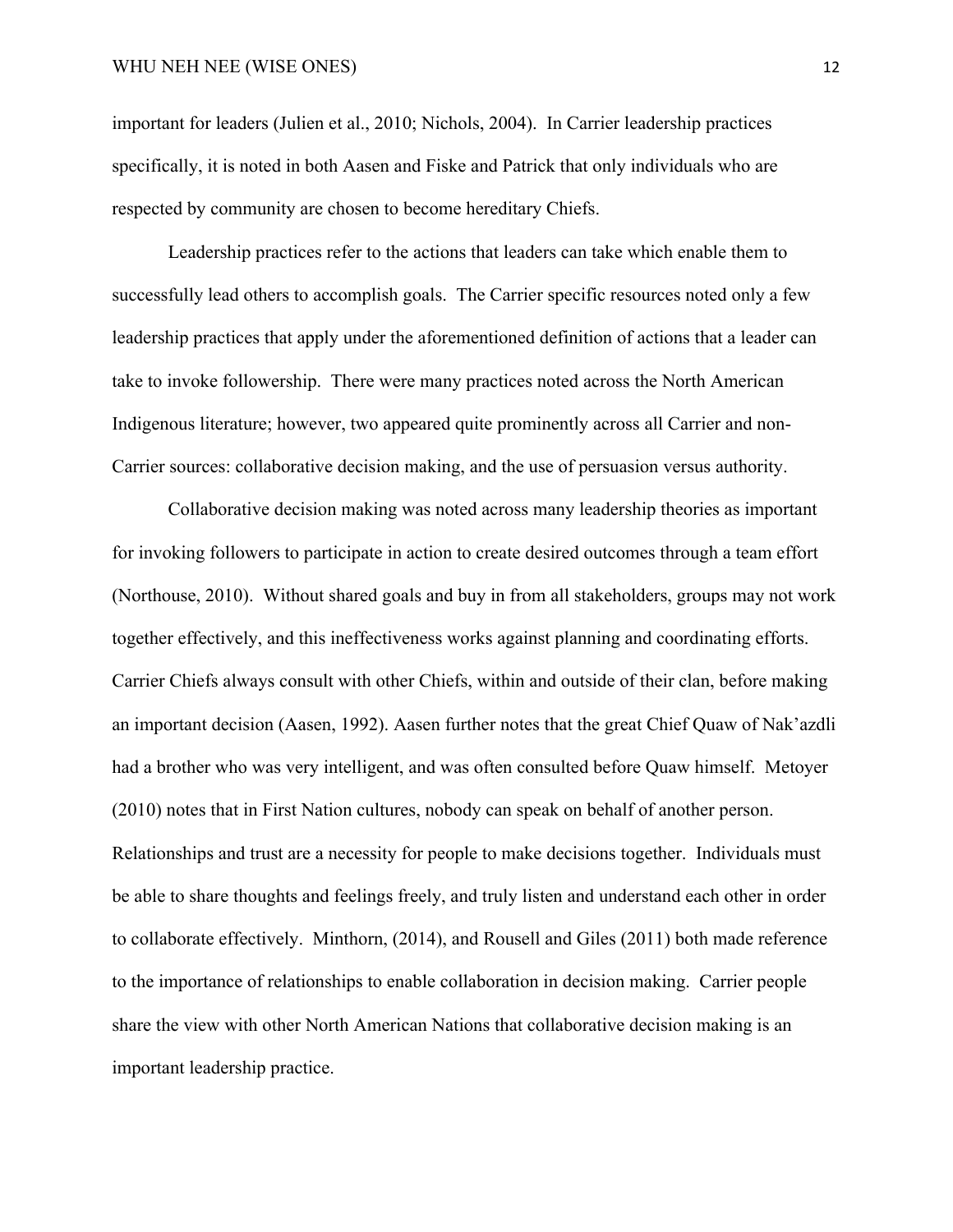Many North American Indigenous groups, including the Carrier, share the view that leading should occur through persuasion instead of using authority. This practice was clearly demonstrated in a study of youth camp leaders, where the program staff was able to engage the youth and community members by use of persuasion, while the program manager, who used an authoritative approach, was unable to engage the same youth and community members (Rousell & Giles, 2011). Many evidence-based leadership theories and approaches tend to fall under a more egalitarian approach and employ the use of collaborative decision making (Northouse, 2010; Rousell & Giles). The role of the leader is noted as someone who inspires and motivates people to want to take action (Aasen, 1992; Metoyer, 2010; Nichols, 2004). A few of the studies mention that effective First Nations leaders use traditional storytelling and legends to motivate people into action, rather than taking a more direct approach to communication and delegation (Julien et al., 2010; Metoyer, 2010). The leadership practice of using persuasion versus use of authority was shared between the Carrier and other North American Nations.

Although there are commonalities noted across the Carrier and North American Indigenous leadership studies, a puzzling discrepancy has also emerged. Aasen (1992) notes that Carrier people viewed their leaders as the first among equals. A few of the sources specifically highlight the point that leadership consists of practices carried out by an able person vs. a position that the person holds (Aasen; Julien et.al, 2010; Metoyer, 2010). This appears to differ from the Carrier hereditary Chief system, where it is noted that when a person becomes a hereditary Chief, that person is considered to be a noble, much like a member of the Royal Family (Fiske & Patrick, 1990). This contradiction requires further inquiry to understand fully and identify possible implications for leadership practices outside of the *bah'lats* system.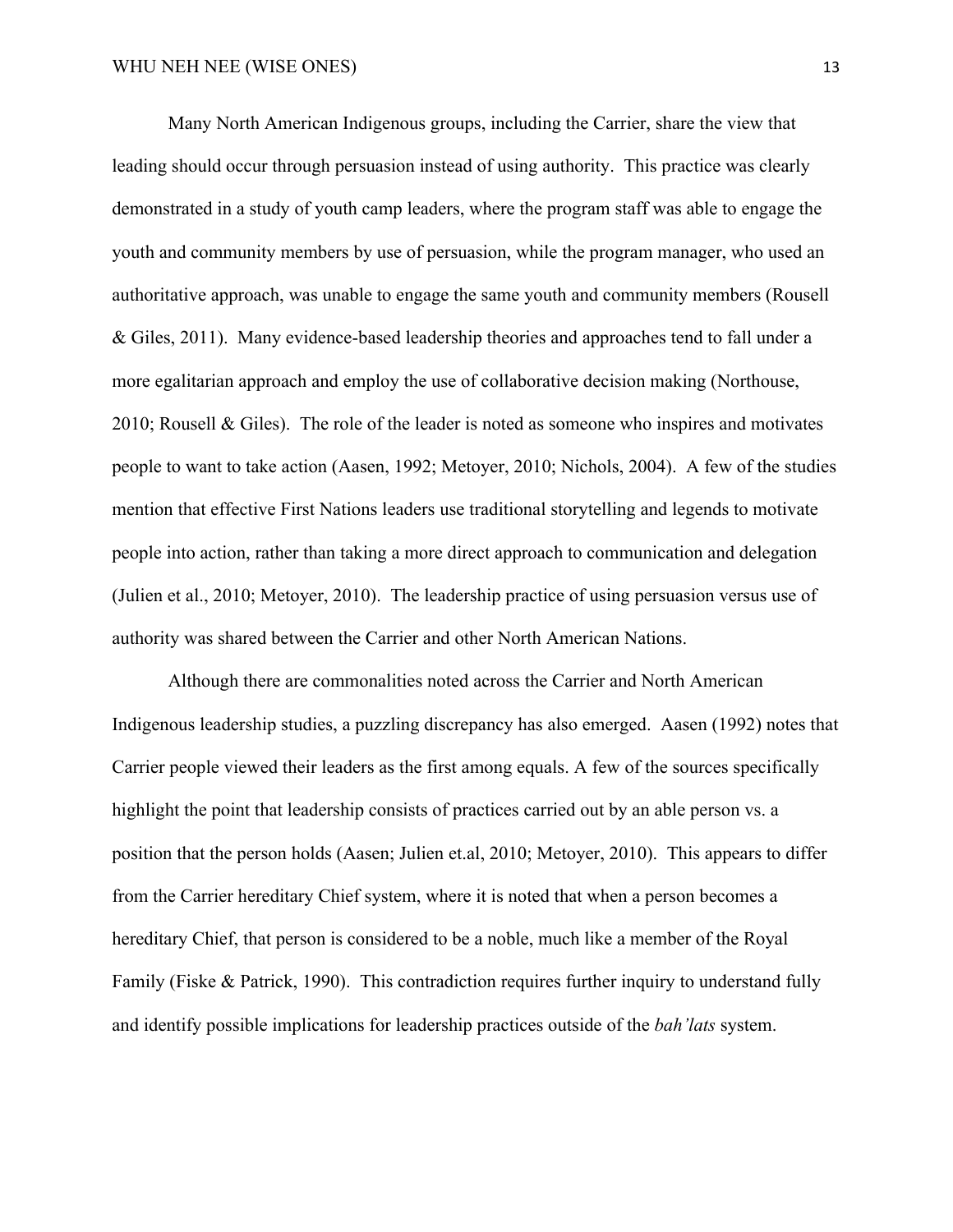# Methodology

This study examined leadership specific to Carrier First Nations using a qualitative approach to postulate key leadership traits, and practices. The study will answer the research question concerning the necessary leadership traits and practices required to effectively lead Carrier organizations in a culturally relevant way. The answer to this question was uncovered by collecting and thematically analyzing data from interviews with Carrier First Nation leaders. The purpose of this research was in response to Carrier Sekani Family Services desire to offer culturally relevant youth and adult leadership training. The research will be used to inform Carrier specific leadership training provided to community champions, youth program participants, and organizational managers.

A qualitative research approach was chosen for this inquiry based on the exploratory nature of research, as well as the need to emphasize the cultural values of relationship building and communication of First Nations people (Minthorn, 2014, Rousell & Giles, 2011). The cultural practice of following an oral tradition to share information and use of storytelling (Julien, et al., 2010, Metoyer, 2010) fit well with a qualitative, semi structured interview approach. The process of asking open ended questions and allowing participants to engage fully in the process will ensure research takes place in a culturally appropriate manner. Qualitative design allowed for the exploration of the topic of Carrier leadership, along with its traits and practices, while nurturing existing and new relationships between the researcher and participants. **Participants**

Participants were selected in early 2015 by identifying a list of Carrier leaders and community members from a variety of clans, professional backgrounds and socioeconomic status. Nations included to identify leaders were Lheidli T'enneh, Saik'uz, Nadleh Whut'en,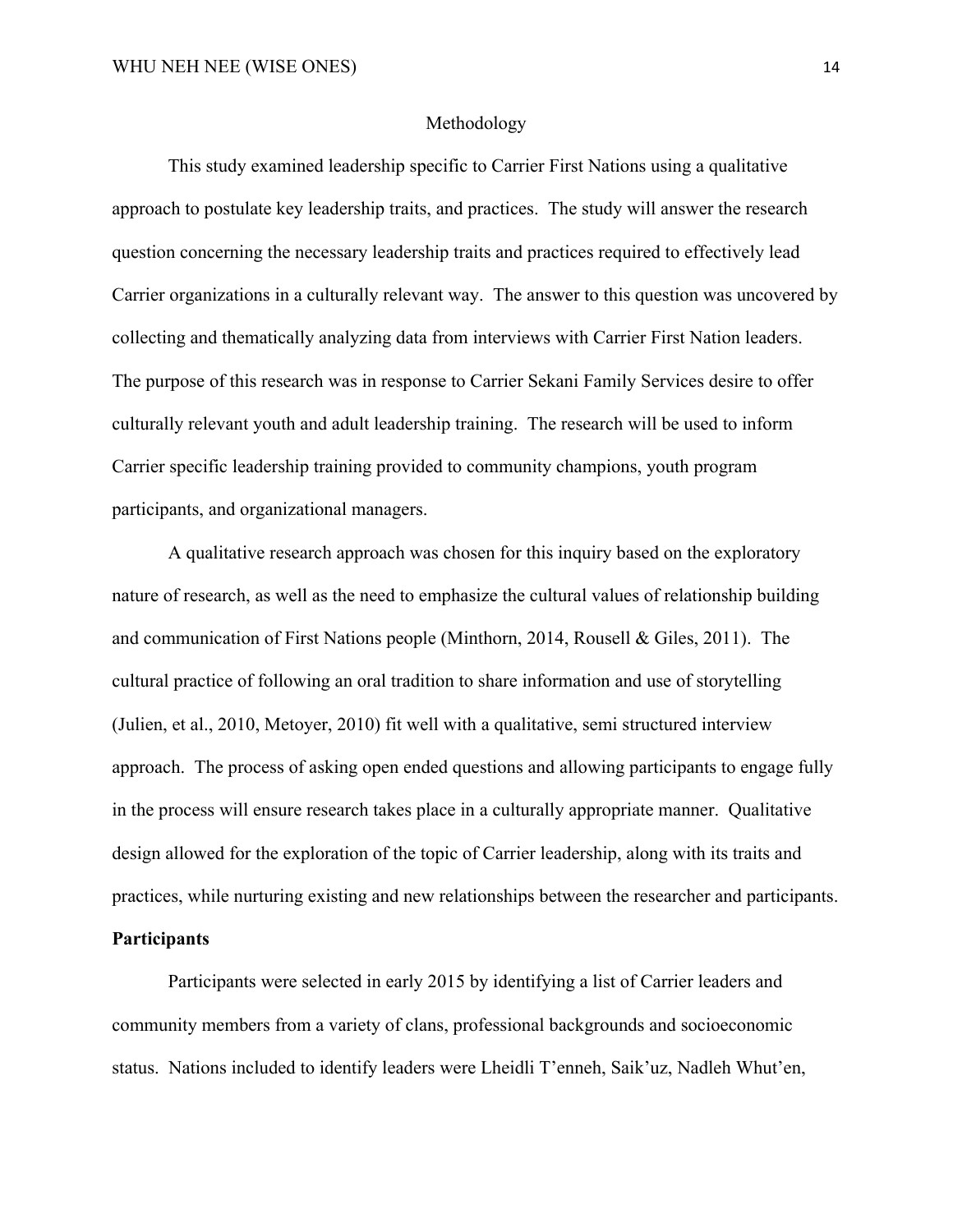Stellaquo, Takla Lake, Yekooche, Burns Lake, Lake Babine, Wet'suwet'en, Nee Tahi Buhn, Skin Tyee and Cheslatta Carrier Nation. Carrier community members and leaders were approached in person and via email, and asked for their recommendations for which Carrier leaders they recommended as possible participants. This snowball approach was much like the method used to find research participants in the study carried out by Julien, et al. (2010), *Stories from the Circle; Leadership Lessons Learned from Aboriginal Leaders*. Using such a methodology to identify research participants ensures that the researcher's personal bias do not affect selection of participants. Leaders with the most recommendations were chosen, taking care not to select more than one leader from each Nation, and accompanying family and clan affiliation. The purpose of the study was explained, and a request for participation posed to all prospective participants.

# **Procedures**

Permission to conduct research with member Carrier Nations was sought and granted from the Carrier Sekani Family Services Executive Director of Research, Strategic Management and Primary Care through a letter of request. Participation was requested both in person, and through letters of request to potential participants. The participant leaders were interviewed up to the point of key theme emergence based on findings from Guest, Bunce and Johnson (2006) who found that a minimum of six interviews are required for key themes to emerge, and that saturation usually occurs within 6-12 interviews. Six interviews with Carrier leaders took place with interview times varying from 45 minutes to 1.5 hours. The time and location of all interviews was set up around the times and locations requested by the research participants.

Semi structured interviews were used to collect information on the participant's opinions, experiences, and perceptions on the topic of Carrier specific leadership. Interview questions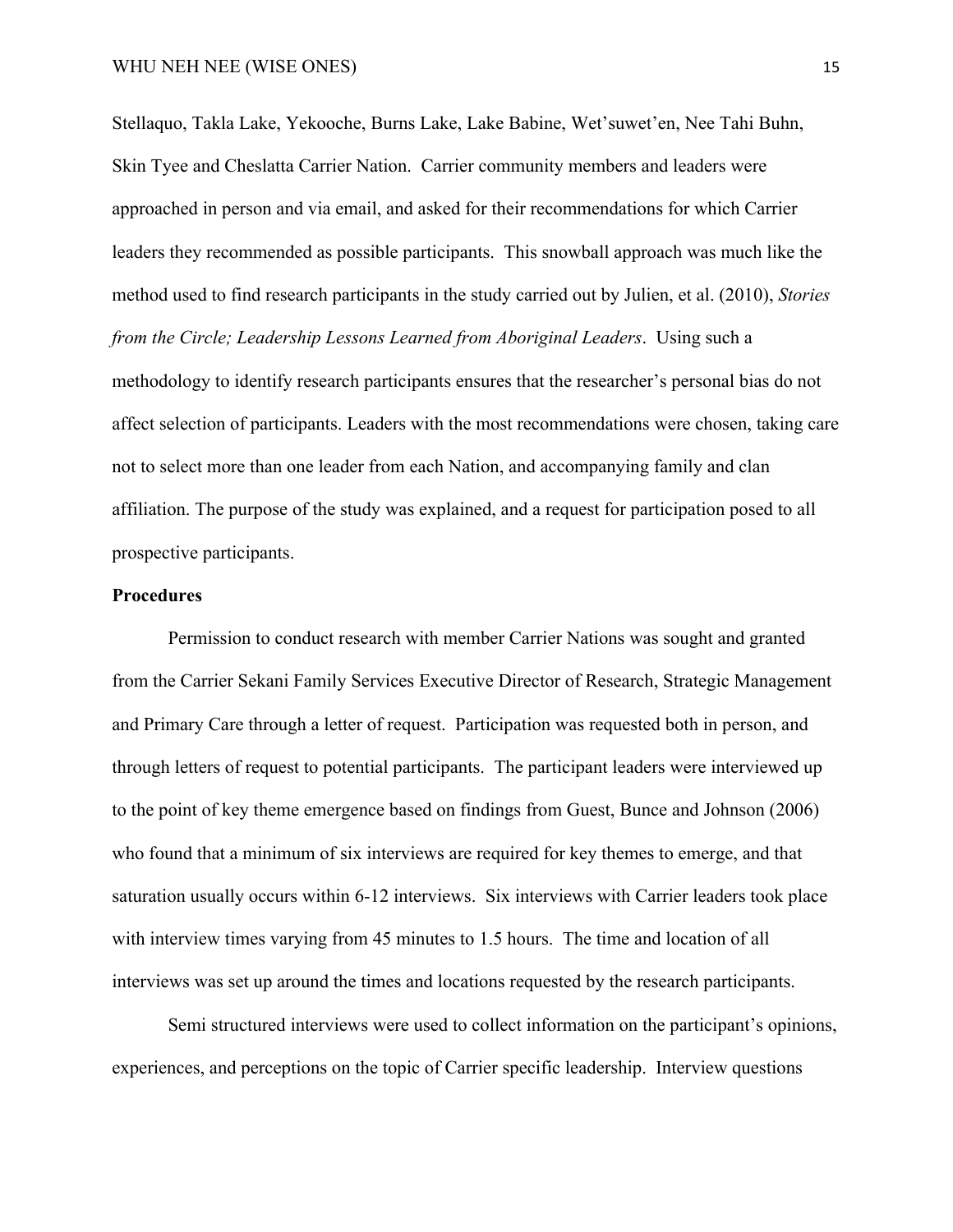## WHU NEH NEE (WISE ONES) 16

were focused around culturally relevant leader qualities and practices, which encourage followership. Interviews began with unstructured questions such as, "What is it like to be a leader of the Carrier people?" and were be followed by more pointed questions targeting Carrier leadership practice and leader qualities. Audiotaping occurred with participant's permission to capture conversations, which were then transcribed by the researcher. Transcriptions were provided to participants to check over for accuracy and provide additional feedback. To mitigate the risks associated with the researcher's lack of cultural affiliation with the target group, consultation with participants took place as needed after the transcriptions were disseminated. These consultations were further done to ensure the data was understood in proper the cultural context to which it was intended. Field-notes were taken for the duration of each interview and included notes on the environment, gestures or movements, as well as any other comments which could be used to provide context to the interview and process.

Analysis of the data occurred throughout the study using a qualitative approach to uncover the traits and leadership practices used by the Carrier people. Transcriptions were analyzed "literally, reflexively and interpretively" (Check & Shutt, 2012, p. 302). The data was categorized into themes, subsequently relationships between the themes were considered. Hard copies of documents were also coded using colored highlighter pens and the same numbered coding system. Similarities between themes and subcategories was used to form an understanding of Carrier leadership practices and leader qualities. Transcripts were entered into electronic files, which were numerically coded by participant number and themes. These codes transcripts were then were organized to fit major themes and subcategories. The level of reflexivity was examined through reviewing field notes, and comparing it to the data and overall conclusions of the study. Once the thematic analysis was complete, a copy of the research report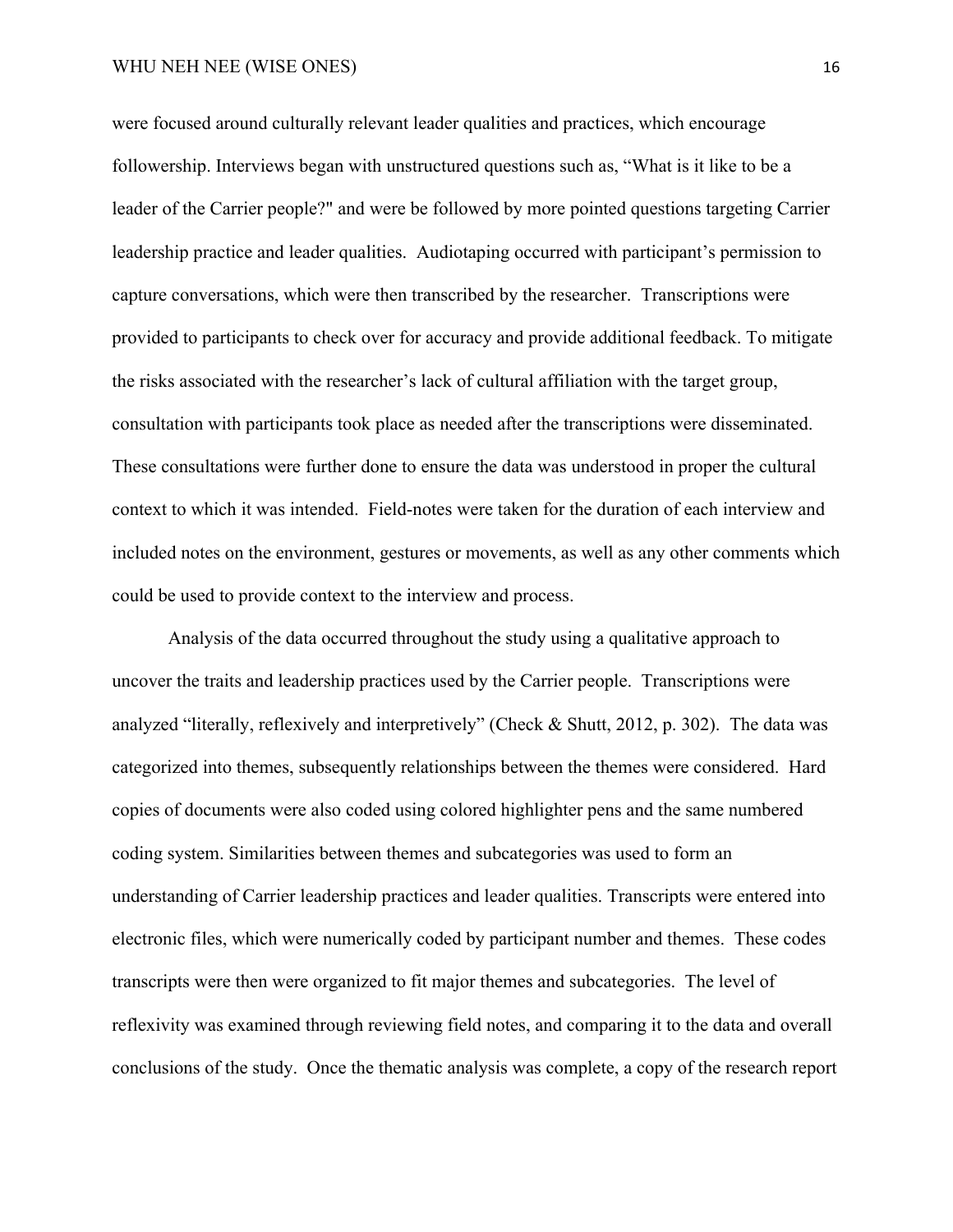key findings was provided to the participants. Permission was sought and granted to use specific quotes in this research report.

# Results

Leadership was defined by the participants as individuals using their skills to promote change as a service to others. Many of the research participants noted that leadership was a role equal to all others who use their skills within the community. This description of leadership was eloquently defined by a participant who noted, "Being a leader is helping and being of value". Three of the six interviewed noted that they didn't see themselves as a leader, only as one person among equals who are helping the community. In addition, a theme emerged that leaders are defined not only by what they do, but by how holistically balanced they are in their mental, spiritual, physical and emotional wellness. Respected leaders have balance in their lives. The data further indicated that Carrier people view the world through interconnected thinking and view themselves and their leadership actions as interdependent with their communities. As such, it is important to consider the interconnected nature of the themes identified in this study.

Leaders clearly noted that they learned how to lead through observing others and taking on increased responsibility. Throughout all of the interviews, each participant noted that they had family members whom they had observed in leadership roles. It was observing these leaders that shaped their leadership practice. As one participant noted "I learned by watching my grandmother. She took me to meetings all of the time, and she talked to me about important things that were going on in government and in the Nation". Another noted that they "learned through trial and error". Through the process of contemplating different outcomes and scenarios, the leader made decisions which impacted their knowledge on how to effectively lead others. Carrier leaders learn how to lead effectively through mentorship and a process of trial and error.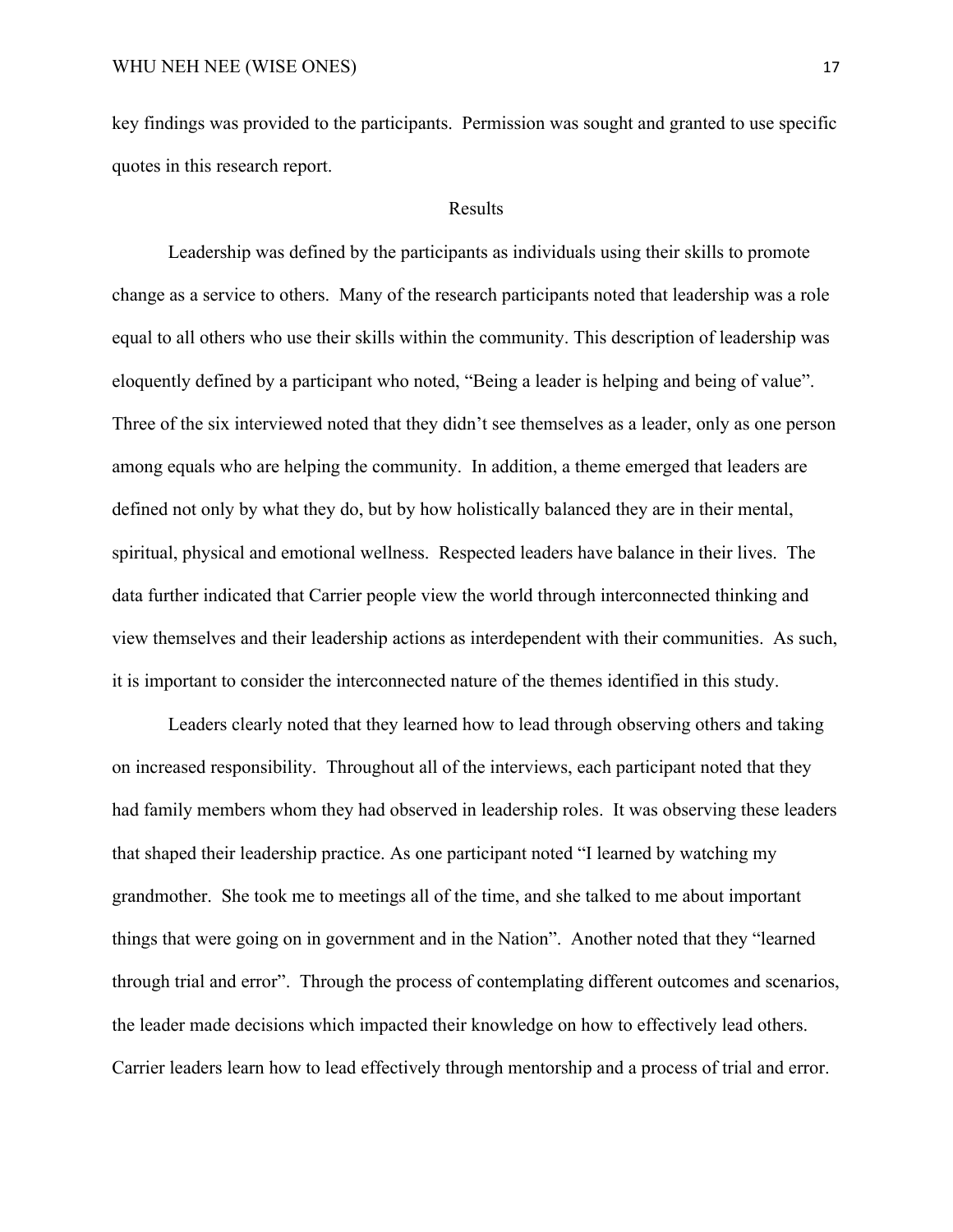The findings show that respect is a key trait required for Carrier leaders to emulate. The qualifying criteria for this theme included personality traits that are required to have relationships built on reciprocal and compassionate engagement. Respect was noted more times than any other trait, and was described as reciprocal in nature. As one participant noted "You genuinely care for others. You have to be respectful and kind to others. In turn you gain respect". Another participant noted, "above all else, (the difference between western and Carrier leadership styles is that) Carrier leaders must lead from the heart". Other traits noted as required for being respectful and gaining respect in the community included humility, patience and empathy. These traits all support leaders to have respectful and healthy relationships with others.

The ability of leaders to establish and maintain functional and healthy relationships with others in the community based on respect is important to Carrier people. This theme has clear links to many of the others including respect, communication, trustworthiness, and confidence. The use of humour was noted as an important practice for Carrier leaders to employ, as well as avoiding gossip. Avoiding gossip was listed as particularly important to the leaders who are hereditary chiefs. Inclusivity emerged as an important attribute to maintain relationships within the larger community or organization. This was clearly noted by a participant who said a leader must "be inclusive, and listen to those who may not otherwise have a voice". The role of healthy boundaries in relationships was also noted, as a method for preserving personal energy and balance, and to empower others to be independent. "You must protect your boundaries so that people don't take advantage of your authority, with the goal to create independence for the people".

Thorough data analysis clearly revealed that the use of good communication skills is an important aspect of Carrier leadership. A communication skill of particular importance is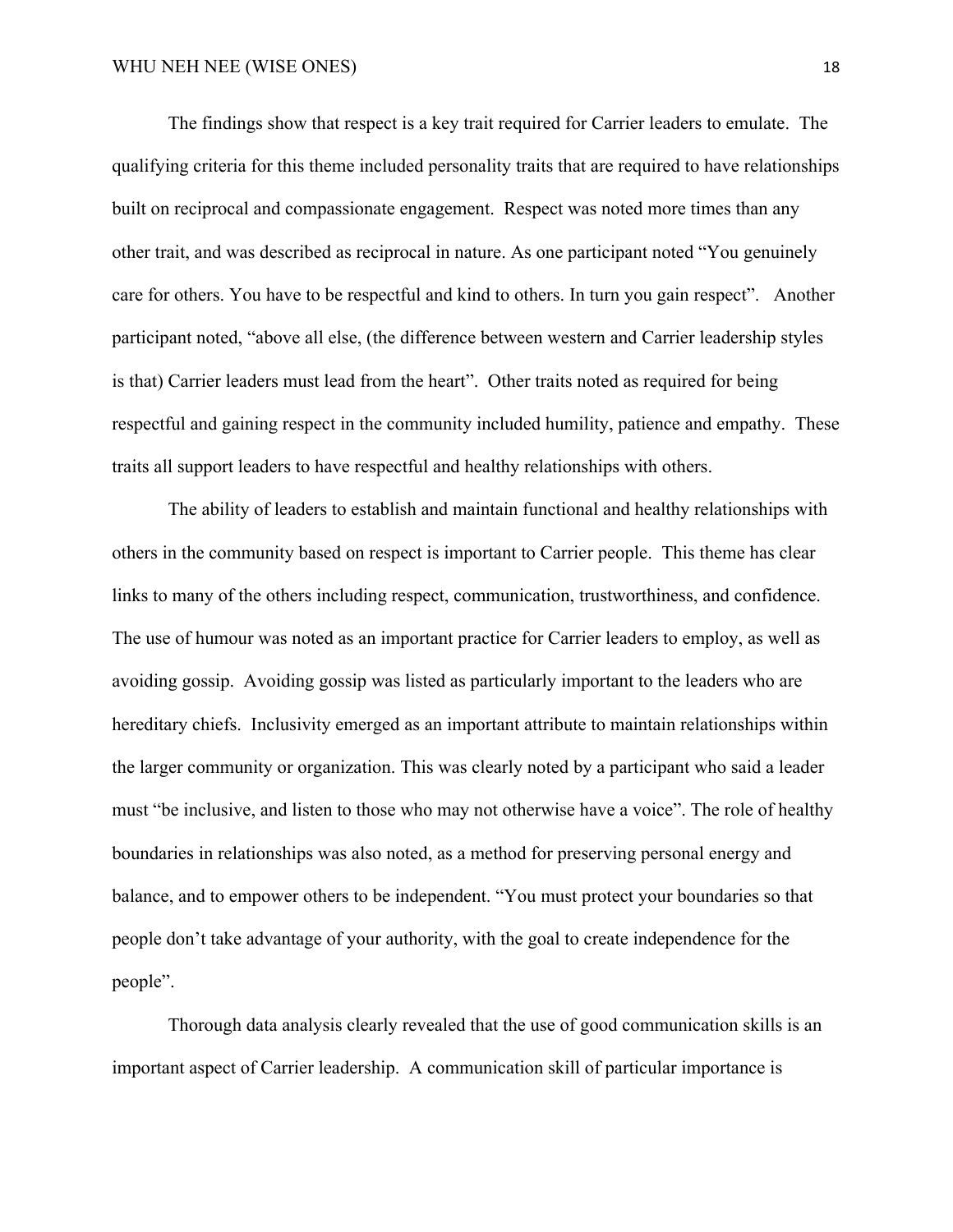## WHU NEH NEE (WISE ONES) 19

listening. Within the data, listening was the second most noted practice with participants expressing its importance on 19 occasions throughout the interviews. Listening to others enables leaders to have a real understanding as to what is going on, and what is needed to address issues. As one participant noted, it is important for leaders to, "Listen generously. Don't just listen for what you want to hear and discard the rest". Another communication skill of noted importance was the ability to facilitate conflict resolution conversations. "Sometimes I feel like a referee or a peacemaker; I encourage people to get along and work together and support one another". A surprising theme, which was also evident within communication, is the need for leaders to be "totally on the spot with regards to advice". Interestingly, providing direct feedback was noted as occurring in a very direct fashion without concern for feelings. As one participant put it (providing feedback is) "not as a sugar coated, hold your hands, and talk about your feelings (feedback), but as an unflinching honesty".

The data further demonstrated that Carrier leaders need to exude and possess a high level of personal confidence. To fit within the theme of confidence, the trait must be demonstrated in the way a person carries himself or herself. Such a way must enable the Carrier leader to be authentic and have a high level of personal esteem, all of which can be detected by others. Confidence was noted as a trait, and not a skill that can be taught. Effective Carrier leaders were noted to be genuine and emit a charisma which others are attracted to. As one participant noted, "It's an inner strength that people gravitate toward". Another described confidence as "the ability to just command the room when they walk in". When a leader is confident, there is a natural tenancy for people to trust them.

Another theme that became clearly evident from the data analysis is trustworthiness. Carrier community members and staff need to know that their leader has their best interests at heart. If a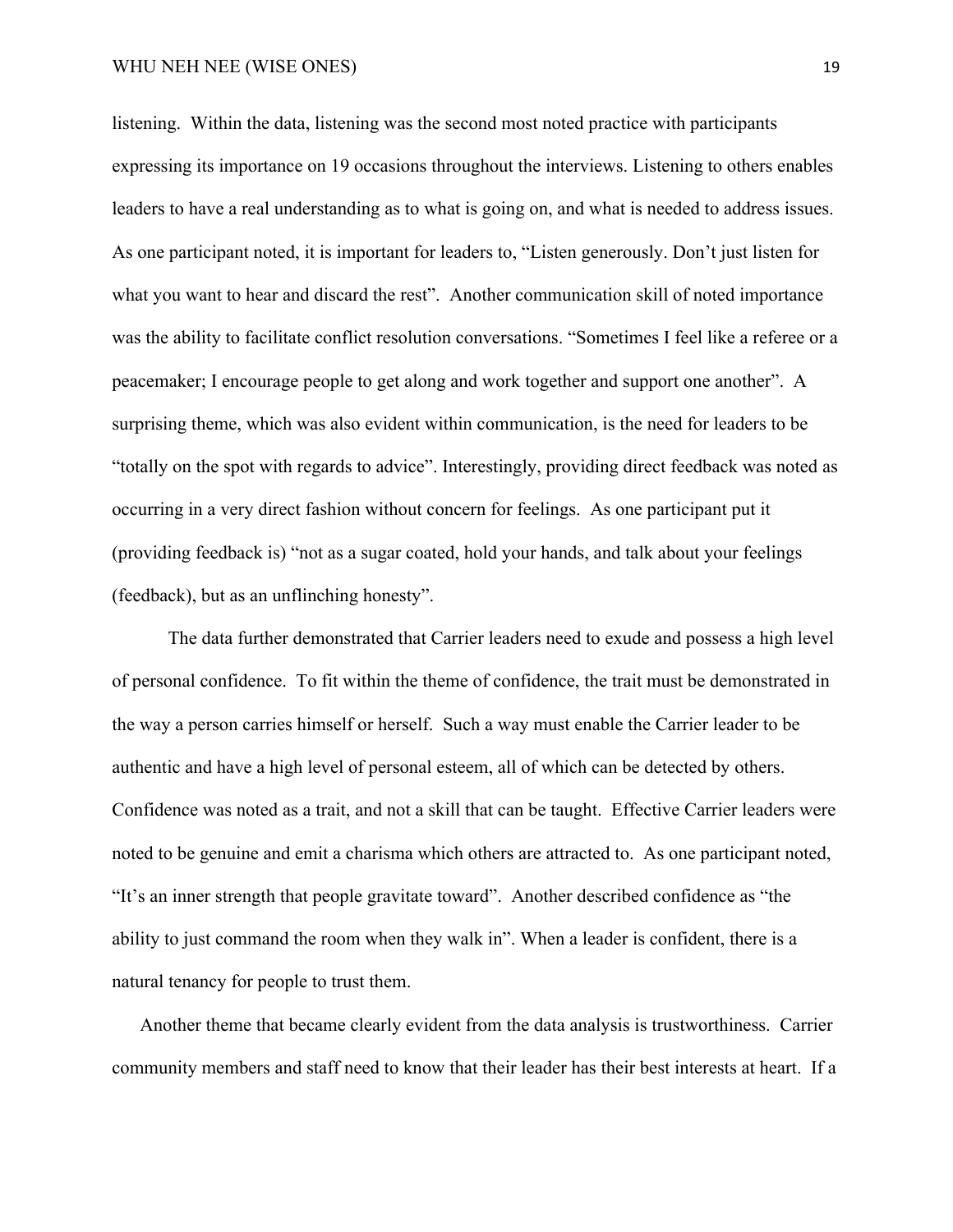#### WHU NEH NEE (WISE ONES) 20

leader says one thing and does another, their behavior will breed distrust and a lack of confidence in their leadership from followers and the larger community. As one participant noted, "You cannot do and say different things". Reliability and accountability were both noted as important aspects of trustworthiness. One participant noted, "If you aren't going to be trusted, you aren't even going to be looked upon as a leader". Carrier people view the attribute of trustworthiness as an absolute necessity for someone to be viewed as a leader.

Thorough data analysis revealed that the ability to lead with conviction is also an important trait for leaders to possess. Leaders noted that necessary attributes for successful Carrier leaders to have include dedication to the vision and the ability to persevere against all odds. Being driven will ensure that leaders are prepared to "go the long haul, to achieve goals – no matter how long it takes". Drive enables leaders to fulfil the vision with passion, and fully engage in the process. As one participant put it, "We need our young leaders to get that passion, that fiery passion back - to right the wrongs of the past".

The most evident theme noted by all of the participants is a need for leaders to know Carrier culture. Over the course of the interviews on 20 different occasions participants noted that Carrier culture is of upmost importance for Carrier leaders to know. It was further noted that in order for leaders to be successful they must also have a solid understanding of the differences between Carrier and western culture. "A leader is a person who has the ability to walk in both worlds". Good leaders were further noted in the data as "Rooted in culture, but thinking globally". Another leader noted that, "Culture is huge. You have to know your culture to teach it. You have to live it". Possessing an understanding of the culture provides leaders with the insights they need in regards to community norms and ethos, on which to understand community needs, and apply appropriate leadership.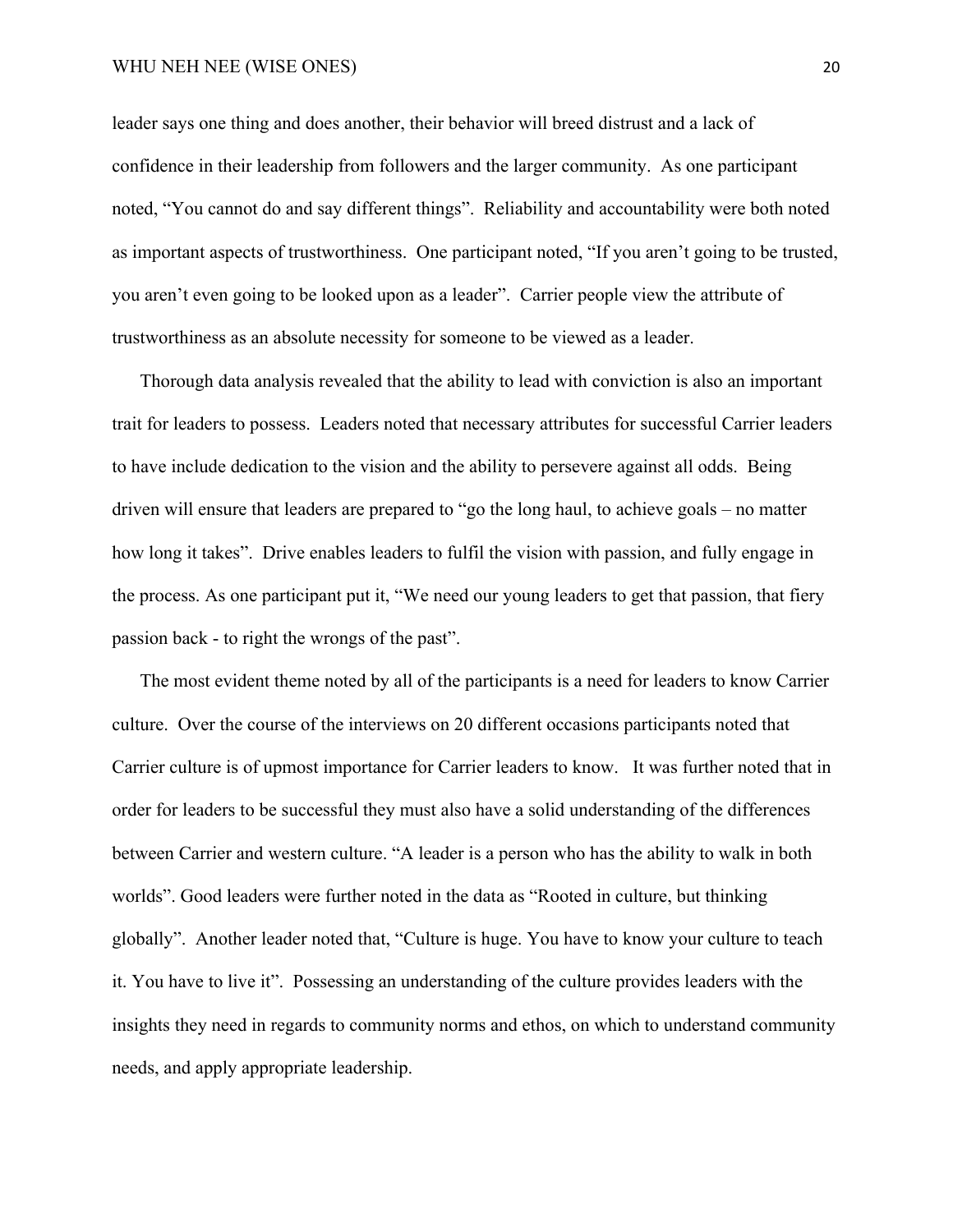Findings show that it is important for Carrier leaders to possess an ability to set and achieve goals. Good leaders were noted to set and achieve goals by applying their communication skills to build a shared vision, and ensure there is understanding of roles and responsibilities. Building a shared vision ensures that the larger communities needs are being met. Communication was noted as important within goal setting to help leaders create buy in. As one participant noted, it's important to "get them to feel it, and feel like they are part of the cause". Another participant described communication as an important part of goal planning activities to "communicate the vision so there is total understanding". Providing guidance and support to ensure that people are able to complete their part of the plan was also identified as important. One participant noted that it's important for leaders to "Visualize it, and actualize that vision - because if there is no action, you are just a visionary".

The concept of interconnected thinking emerged as a very prevalent theme across the data. As one participant put it, "The concept of interconnectedness is important; interconnectedness meaning your mind, body, and spirit. It could also mean land, water, air and family. All of those are interconnected. You have to have that kind of vision moving forward rather than being (engaged) in linear thinking". Interconnected thinking involves having a good understanding of what is going on in the community, as well as understanding community history. One participant noted that it's important to "know all of the subtle nuances in community". In particular, half of the participants noted the importance of understanding the role that the Catholic Church played in history of First Nations colonization.

As a part of interconnected thinking, "the ability walk in both worlds", meaning having extensive knowledge of First Nation culture and norms, as well as western culture and norms is important to Carrier leadership. Examples of this were reflected by many of the participants who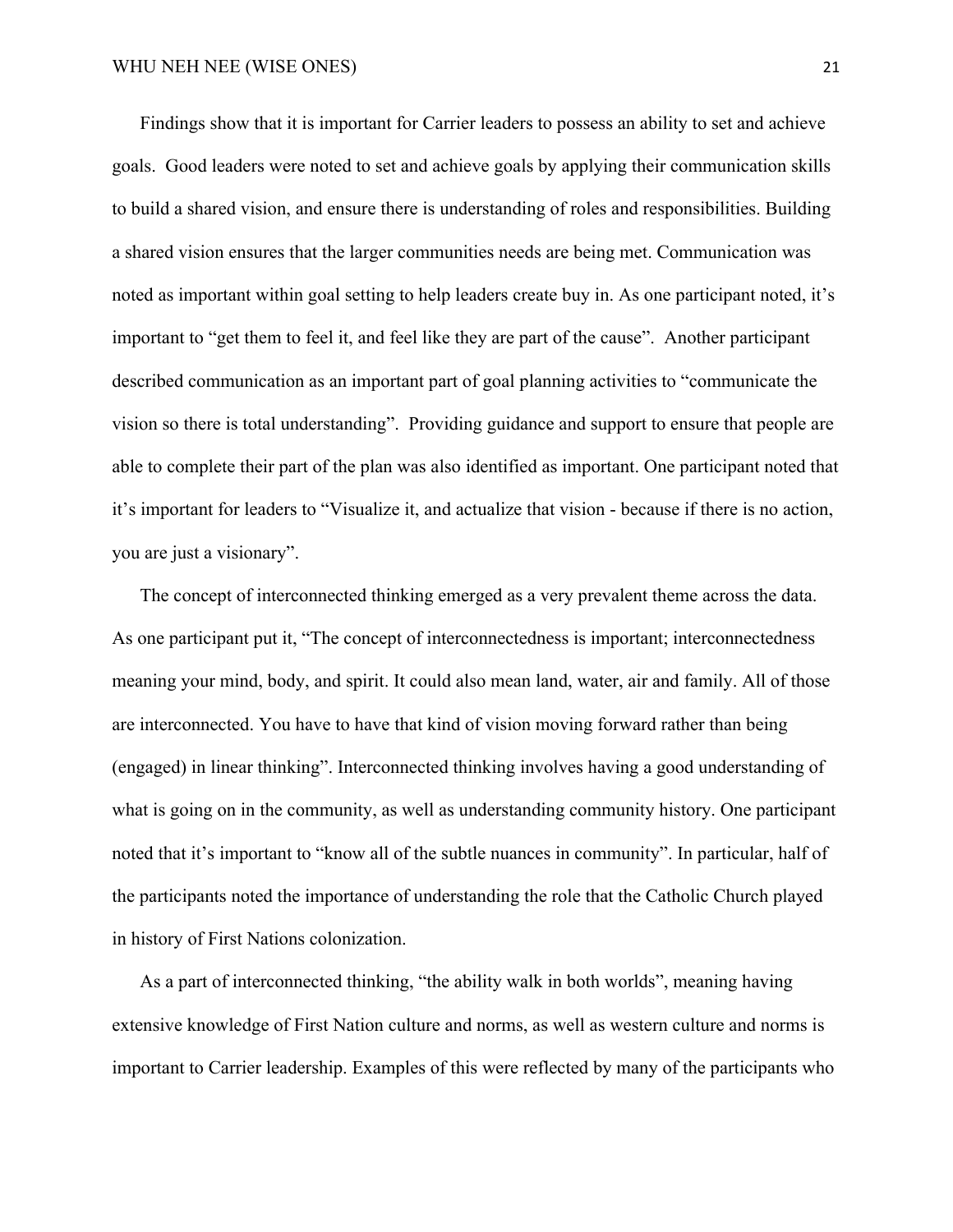noted that dedication to learning was important. When asked for further details on learning, the leaders noted that western ideas hold equal importance to Carrier ideas around higher history and values, and includes higher learning through academia. Knowledge and wisdom from both worlds enables Carrier leaders to think outside of the box and contributes directly to their ability to effectively lead others and see the larger picture. When a leader has the ability to use interconnected thinking to apply to situations, they are able to provide good advice. As one participant put it; "When you are a leader it's because you provide good guidance. You are there for support".

Another theme, linking in closely with the preceding theme of interconnected thinking, is for Carrier leaders to have the ability to make good decisions. Specific to decision making, leaders were noted to possess an understanding that "their decisions will affect the entire community". Effective Carrier leaders were noted to consider the full impacts of their decisions instead of reacting to situations. "They have a considered approach to what the consequences (will be) including long term consequences". It is important for Carrier leaders to have good decision making abilities.

A few of the participants noted that it is important for Carrier leaders to support others to problem solve vs. providing orders. "I try to get them to think of different scenarios as to what could solve a problem, and the possible outcomes of each, rather than telling them – you should do this, or you should do that. It's easier to just tell them but that doesn't help them learn to think for themselves". Two of the participants noted that helping others to make good decisions is important culturally because there is a basic understanding in Carrier culture that individuals have an inherent free will. It is culturally favorable for Carrier leaders to support collective decision making rather than imposing orders, and therefor limitations to free will.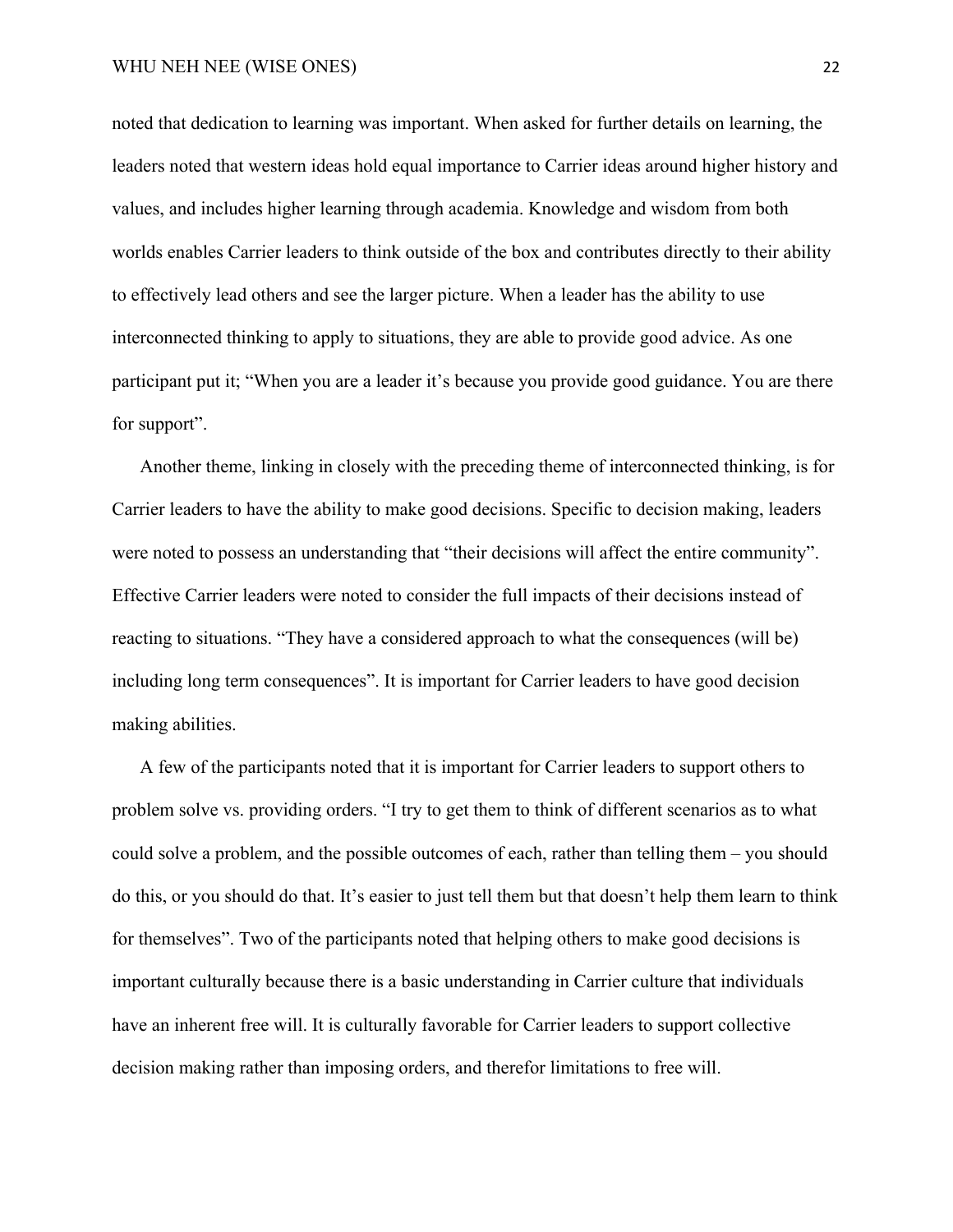## Discussion

This research, conducted to identify Carrier specific leadership traits and practices, shed light on the importance of specific elements to ensure cultural relevance to the Carrier people. Carrier people define leadership as an equal role in which individuals use their gifts to provide service to their communities and learn how to lead through mentorship, and taking on responsibilities. Specific themes emerged around respect and relationships. Carrier leaders respect others and through their respectful engagement, gain respect from the community. Leaders have a high value for respectful relationships, and are noted to employ excellent listening and communicating skills as well as providing direct feedback to others. They are confident and have the ability to enlist the trust of their community members. Knowledge of Carrier culture, coupled with understanding of western culture and higher education, is also important for Carrier leaders to be effective. Carrier leaders are confident and lead others with conviction for shared goals and outcomes. These leaders set collaborative goals and lead others to achieve them through the use of good decision-making. Carrier leaders employ an interconnected thinking process, which incorporates thinking holistically about all possible outcomes and how it may affect entire communities, or future generations. Finally, it is important for Carrier leaders to support group decision-making rather than imposing orders.

Although the study had some limitations including a smaller sample size, and limited generalizability, the sample size was acceptable for this type of exploratory research. To address common method variance, it would be beneficial to further this research by including interviews with individual community members and teams reporting to Carrier leaders. Future research would expand to a larger group of leaders and employ a quantitative or mixed methods approach to clearly identify traits and practices. Nonetheless, this research is useful for Carrier individuals,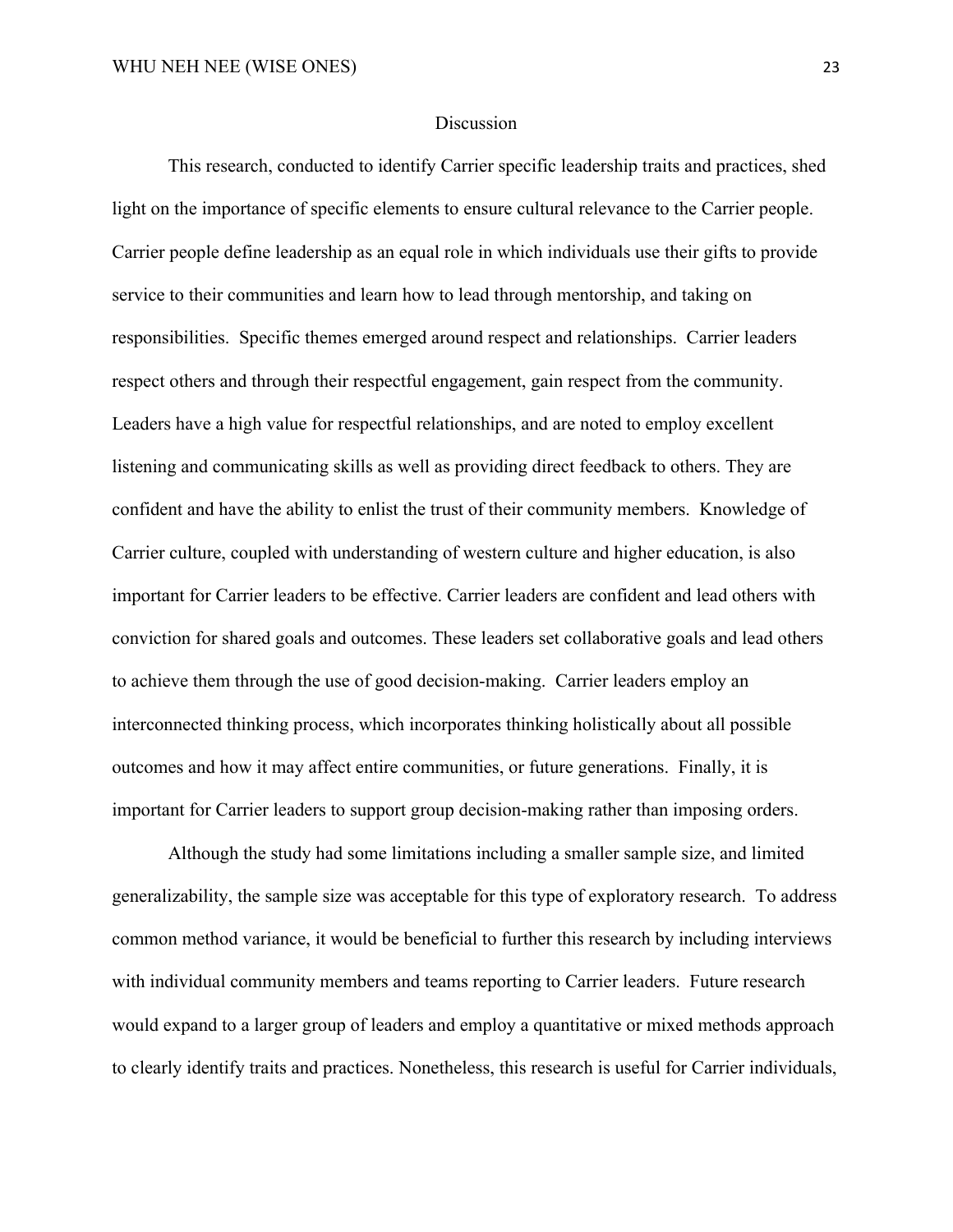Nations and agencies who want to identify culturally relevant leadership practices and leader traits. The findings will be able to share insights about Carrier leadership and should illuminate pathways to the creation of programs to strengthen leadership for the Carrier people.

Some interesting concepts emerged from the data that would be advantageous to explore further. Two of the participants that hold hereditary chief names noted that there are different kinds of leadership including organizational and clan leadership, which have separate definitions and applications. Additionally, an interesting contradiction exists between the scholarship, and what was reflected in the data. A need for leaders to be spiritual was noted many times in the literature; however, spirituality only emerged as relevant to Carrier leaders in the context of possessing mental, physical, emotional and spiritual balance, and through interconnected thinking by two of the participants. It would be interesting to further explore a possible discrepancy regarding the role of spirituality as it relates to Carrier leadership. It may be advantageous as well for future study to compare results from this research to empirically evidenced leadership practices and theories in mainstream western literature in order to note any commonalities, in particular with servant and authentic leadership styles.

#### Summary

While individual North American Indigenous cultures are separate and unique, the Carrier people share numerous similarities in their definition and learning of leadership with other Nations. Between the literature review and the data, a shared definition of leadership emerged as individuals who attract followers based on their knowledge and applied skill. Carrier and other North American Indigenous leaders view leadership as a service they provide to their communities, and learn leadership through mentorship. It was noted that leaders must live holistically healthy lives by having balance in mental, physical, emotional and spiritual wellness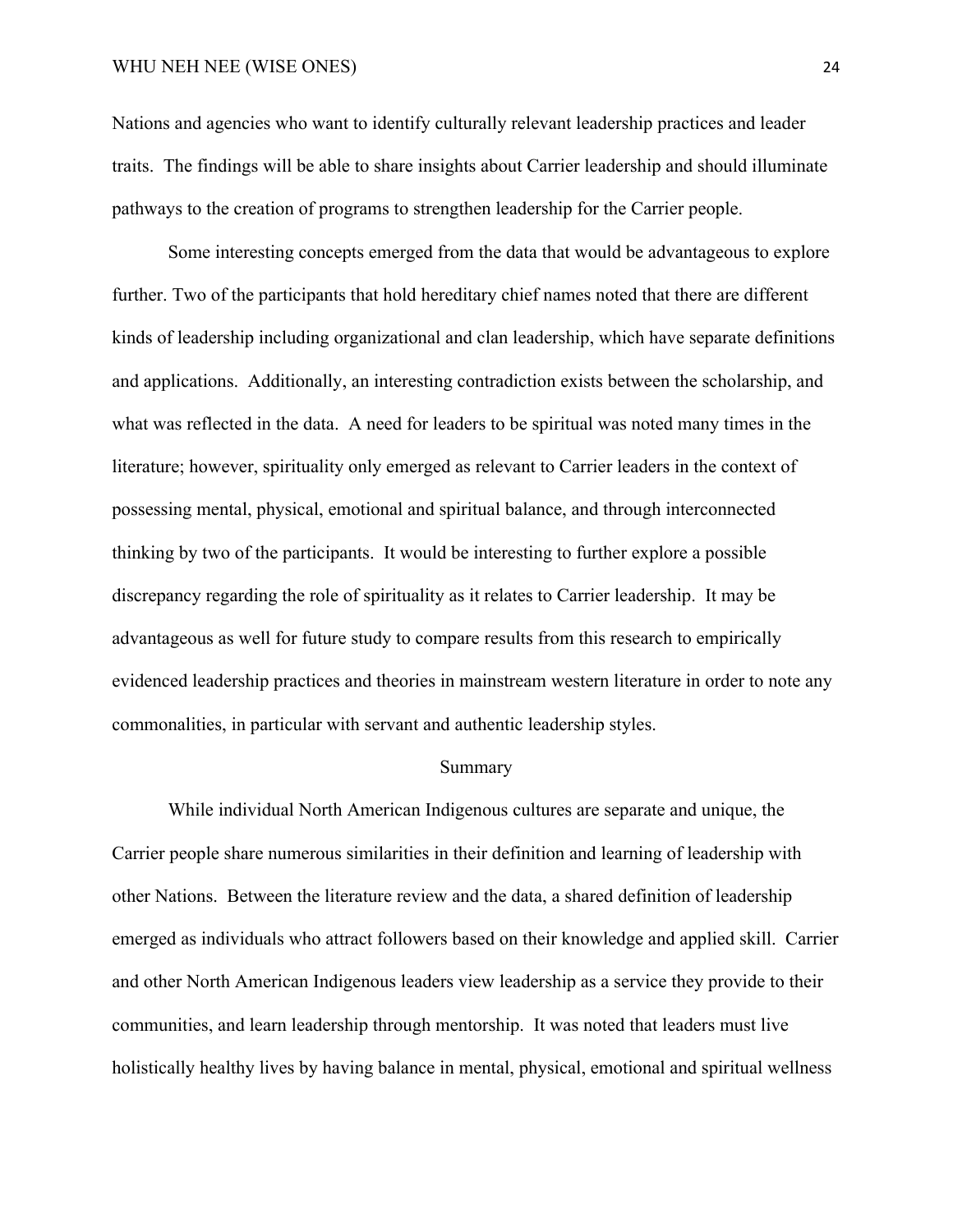to be respected and viewed as a leader. One of the most interesting attributes to leadership to note is that having a balance is a part of what defines someone as a good Carrier leader rather than an action that a leader makes.

Leadership traits shared between the data and the literature review include leaders who emulate respect to others and in turn receive the respect of their followers and greater community. A theme emerged around the importance of relationships for Carrier leaders. Respected leaders are able to develop and maintain healthy relationships with others through good communication skills inclusive of active listening, and resolving conflict. The importance of developing respectful relationships is also evident in the data for leaders to be trustworthy. They are also noted to have an inner confidence and strength, to which others gravitate. Carrier leaders respect others, and through their respectful engagement gain respect from the community. Through respectful engagement as well as demonstrated care and concern for others, Carrier leaders gain respect.

In addition to respect, effective Carrier leaders apply leadership with a high level of passion and conviction for leading others to reach desired outcomes. Passion and conviction ensure a leader is able to stick with a goal until it is fulfilled, no matter how long it takes. The ability to set and achieve shared goals through the use of communication, support is important for Carrier leaders to possess. When goals are created collaboratively, and clearly outlined with the needed steps for achievement, the results are favorable outcomes. Good communication skills are a requirement for Carrier leaders so they can share information clearly with many different stakeholders, actively listen, facilitate conflict resolution, and provide advice. A leader's ability to achieve goals enhances their trustworthiness, and contributes to her or his level of respect in the community. The most surprising theme regarding a leadership skill to emerge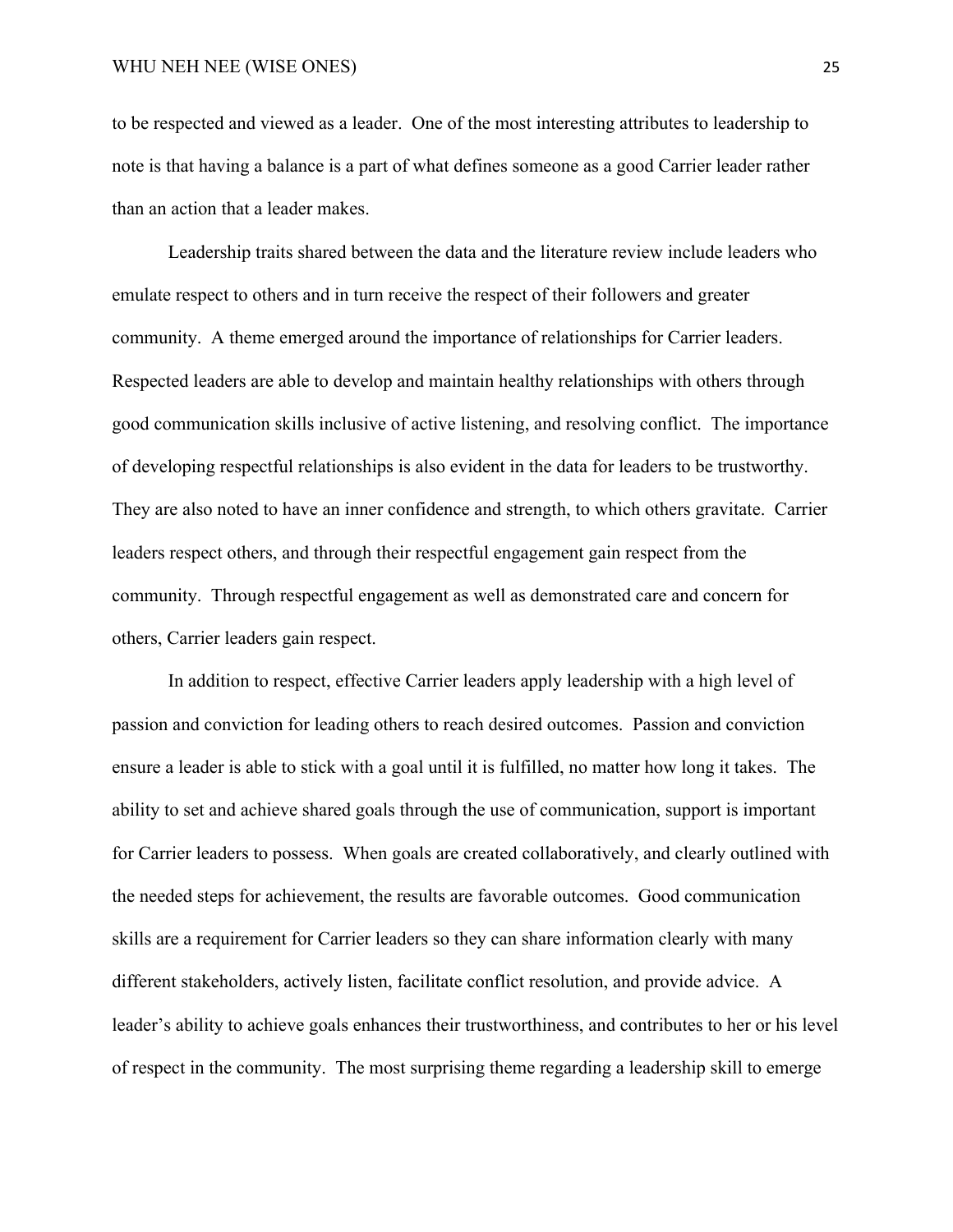from the data was for leaders to provide on the spot, very direct and respectful feedback. Passion and conviction along with skills to collaboratively set and achieve goals are important skills for Carrier leaders.

The ability to walk in both worlds, with a clear understanding of Carrier culture and western thought, is important for Carrier leaders. Cultural awareness and knowledge enables leaders to have a clear understanding of community needs and ethos and enables a leader to make effective leadership decisions. Without cultural knowledge, leaders are not able to identify and manage issues within the community appropriately. Cultural knowledge is noted as holding equal importance to western knowledge. Carrier leaders must possess an understanding of western ideals, thoughts theories and systems in order to lead effectively. Some of the ways leaders can enhance their ability to navigate both worlds are through academia, spending time in the community and participating in cultural events. It is important to note that culture must be lived and experienced.

Interconnected thinking and effective decision making are important skills for a Carrier leader to possess. The use of interconnected thinking enables leaders to see all the angles of any given situation. Interconnected thinking enables leaders to make good decisions for their organizations and communities. The ability to set and achieve goals is directly linked to interconnected thinking. This ability ensures that understanding the history, which affects the situation, as well as the long term consequences are considered. Finally, the practice of collaborative decision making and leading by persuasion rather than by authority was revealed as important to ensure that the inherent free will of others is not compromised.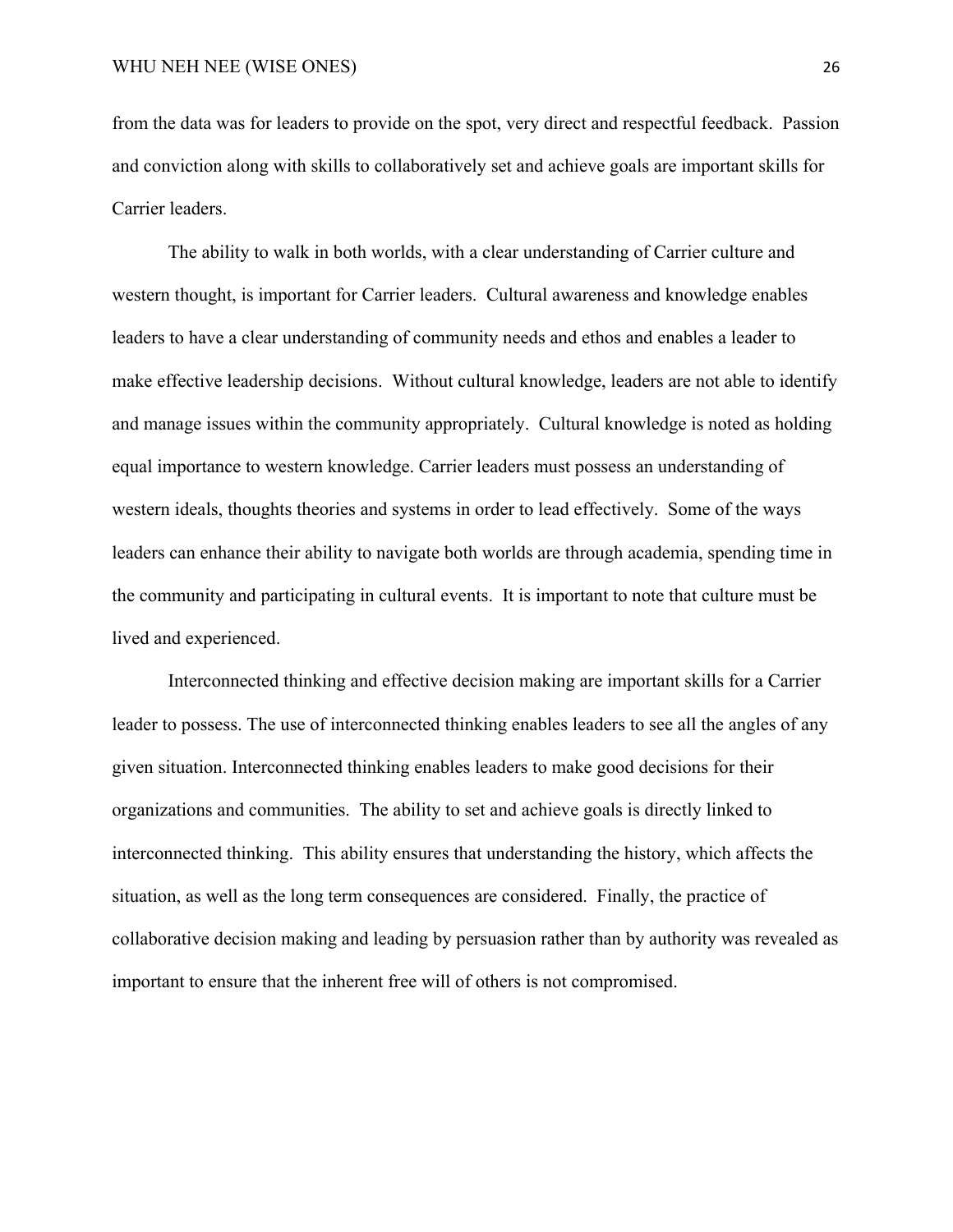## References

- Aasen, K. W. (1992). Should the clans decide? The problems of modeling self-government among the Carrier Sekani Indians of British Columbia. (Master of Arts Thesis). Retrieved from: https://era.library.ualberta.ca/public/datastream/get/uuid...caf8.../DS1
- Aboriginal Affairs and Northern Development Canada. (2015). *Fact Sheet - Understanding First Nation Elections*. Retrieved from: http://www.aadnc-

aandc.gc.ca/eng/1323193986817/1323194199466

British Columbia Assembly of First Nations. (2010). *Governance Toolkit: A Guide to Nation Building.* Retrieved from:

http://www.google.ca/url?sa=t&rct=j&q=&esrc=s&source=web&cd=2&ved=0CCQQFj

AB&url=http%3A%2F%2Fwww.bcafn.ca%2Fdocuments%2FGR2S1-

1.3.SectoralGovInitiatives.pdf&ei=9t6dVfTFDoa0ggT8kICwCg&usg=AFQjCNGV934v

3UinVNV4su7uiDMxjI95fQ&sig2=lV6tSgyXFm8v\_7da-

acLmA&bvm=bv.96952980,d.eXY

- Bridges, A. (2014, December 10). Wet'suwet'en First Nation signs LNG deal. *Smithers Interior News*. Retrieved from: http://www.interior-news.com/breaking\_news/285429721.html
- Calliou, B. (2006). Research and dialogue: Leadership development for aboriginal nations. *Buffalo Mountain Drum, 2006-2007,* 22*.* Retrieved from: http://www.banffcentre.ca/indigenous-leadership/pdf/Buffalo-Mountain-Drum-2006- 07.pdf
- Hunter, R. (Ed.). (2011). Carrier Sekani Family Services Website. Retrieved from: http://www.csfs.org/files/mandate-and-objectives.php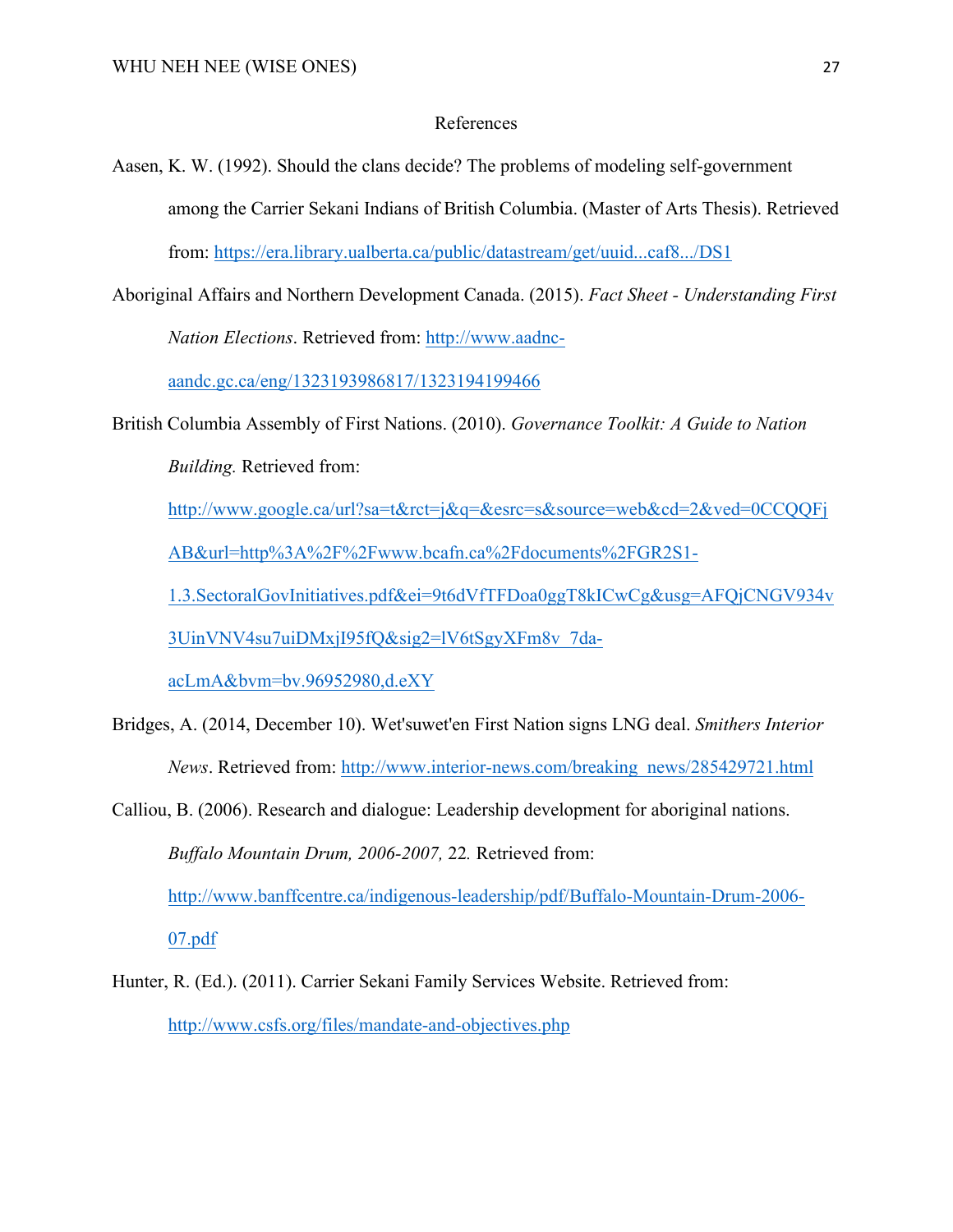- Check, J. & Schutt, R. (2012). *Research Methods in Education*. Thousand Oaks, CA. Sage Publications.
- Chrisjohn, R. D., Young, S. L., & Maraun, M. (1997). *The circle game: shadows and substance in the Indian residential school experience in Canada*. Penticton, B.C., Theytus Books.
- Deloria, V. (1969). *Custer died for your sins: An Indian manifesto*. New York, New York. Macmillan.
- Durand, E. (2006). *Healing the Soul Wound; Counselling With American Indians and Other Native People.* New York, NY. Teachers College, Columbia University.
- Fiske, J. & Patrick, B. (1990). *Cis dideen cat (When the plumes rise): The way of the Lake Babine Nation*. Vancouver, British Columbia. University of British Columbia Press.

Greenleaf, R. (1991). *The Servant as Leader*. Indianapolis, IN., The Robert Greenleaf Center.

Guest, G., Bunce, A., & Johnson, L. (2006). How many interviews are enough? an experiment with data saturation and variability. *Field Methods, 18,* 59–82. Retrieved from: http://fmx.sagepub.com.proxy.lib.sfu.ca/content/18/1/59

Indian Advancement Act. (1884, C-28). Retrieved from: http://www.google.ca/url?sa=t&rct=j&q=&esrc=s&source=web&cd=5&ved=0CDkQFjA E&url=http%3A%2F%2Fcaid.ca%2FIndAdvAct1884.pdf&ei=04KiVa3gN4my-QG6- YmgBw&usg=AFQjCNF3fuphhSiopl6MeeZ1Xt9Htl4TcQ&sig2=5hsXfTJz9K440TQM ZtTsUg&bvm=bv.97653015,d.cWw

Julien, M., Wright, B. & Zinni, D. (2010). Stories from the circle: leadership lessons learned from aboriginal leaders. *The Leadership Quarterly, 21*, 114-126. doi:10.1016/j.leaqua.2009.10.009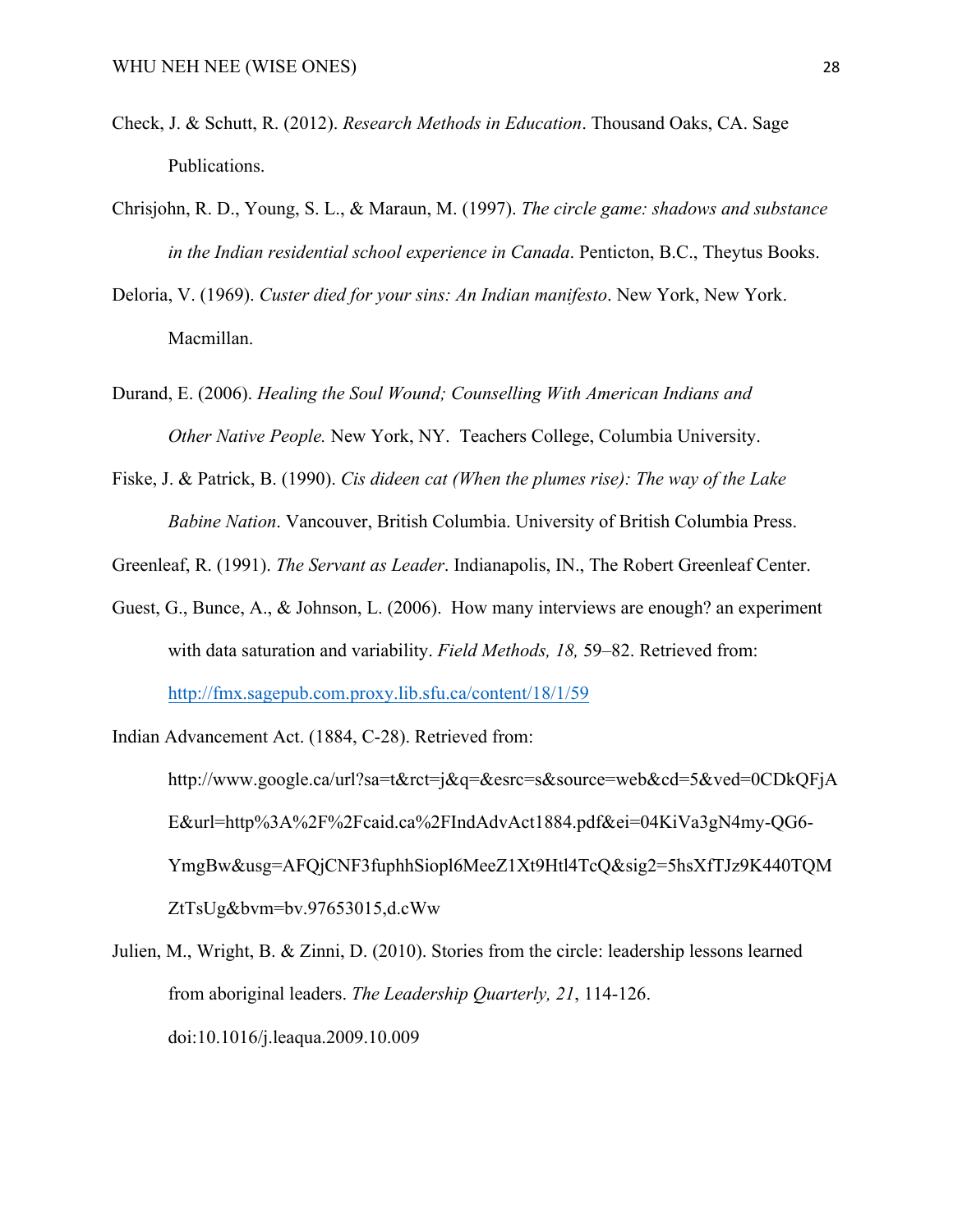Metoyer, C, (2010). Leadership in American Indian communities: winter lessons. *American Indian Culture and Research Journal, 34*(4), 1-12. Retrieved from: http://web.a.ebscohost.com.proxy.lib.sfu.ca/ehost/detail/detail?vid=3&sid=728627dc-5e6a-424c-af14- 6de8fe42fe40%40sessionmgr4005&hid=4204&bdata=JnNpdGU9ZWhvc3QtbGl2ZQ%3

d%3d#db=eric&AN=EJ912998

- Minthorn, R. (2014). Perspectives and values of leadership for Native American college students in non-Native colleges and universities. *Journal of Leadership Education, 13*(2), 67-95. doi:10.12806/V13/I2/R4
- Moran, B. (1997). *Stoney Creek Woman, the Story of Mary John.* Vancouver B.C., Arsenal Pulp Press.
- Morice, A. (1978). *The history of the northern interior of British Columbia*. Smithers, British Columbia. Interior Stationary. Retrieved from: http://goo.gl/q7Qdbv
- Nichols, L., (2004). Native American nurse leadership. *Journal of Transcultural nursing, 15*(177). doi: 10.1177/1043659604265119
- Northouse, P. (2010). *Leadership Theory and Practice*. Thousand Oaks, California. Sage Publications, Inc.
- Peebles, F. (2012, May 25). Lake marked by grim tide. *Prince George Citizen.* Retrieved from www.princegeorgecitizen.com/lake-marked-by-grim-tide-1.1038699
- Poser, B. (2014, August 15). The Yinka Déné Language Institute. Retrieved June 24, 2015, from http://www.ydli.org/
- Ritchie, S., Wabano, M., Young, N., Schinke, D., Battochio, R., & Russell, K. (2010). Developing a culturally relevant outdoor leadership training program for Aboriginal